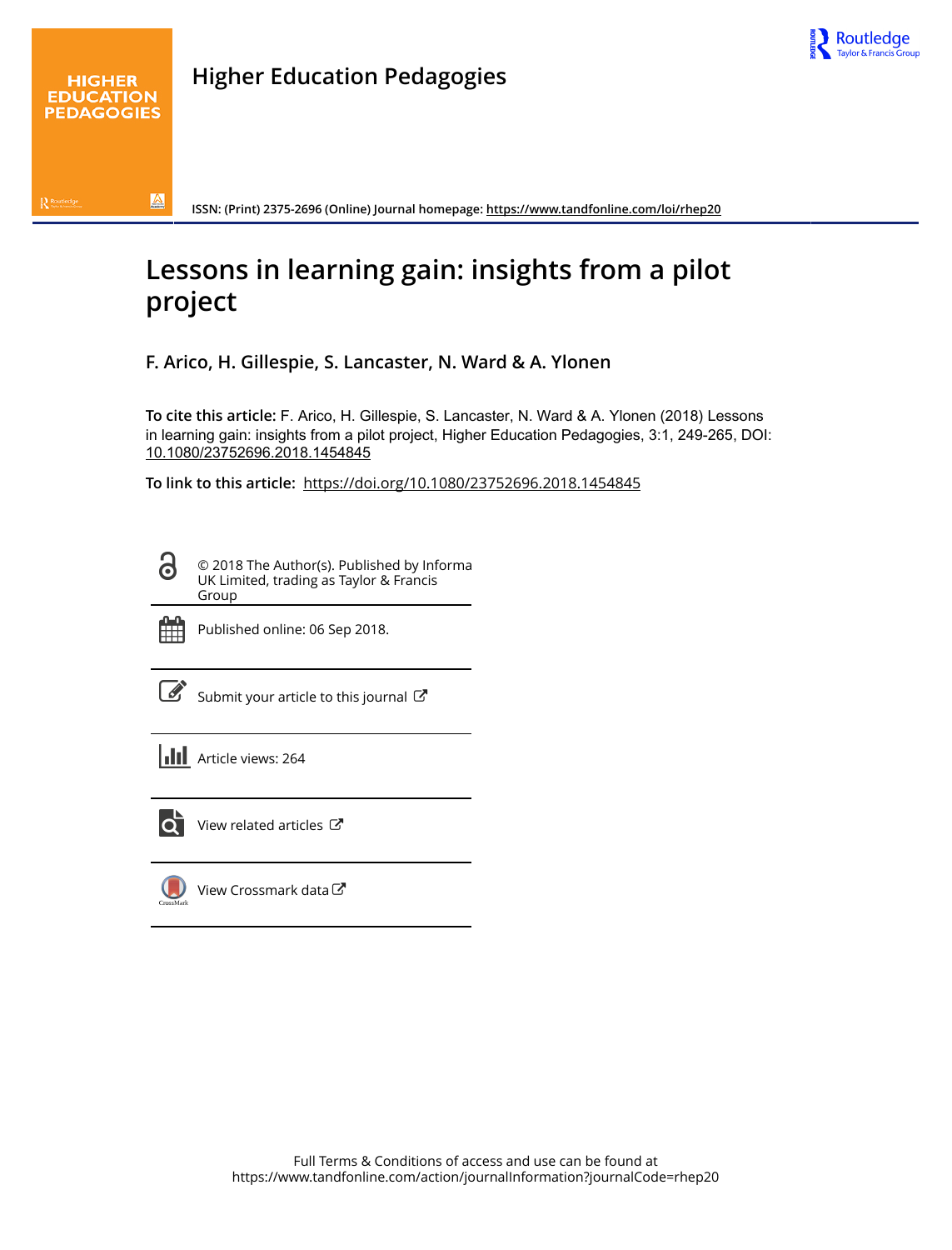

**A OPEN ACCESS** 

Check for updates

# **Lessons in learning gain: insights from a pilot project**

F. Arico<sup>a</sup>, H. Gillespie<sup>b</sup>, S. Lancaster<sup>c</sup>, N. Ward<sup>d</sup> and A. Ylo[ne](#page-1-4)n<sup>e</sup>

<span id="page-1-4"></span><span id="page-1-2"></span><span id="page-1-1"></span><span id="page-1-0"></span><sup>a</sup>School of Economics, University of East Anglia, Norwich, UK; <sup>b</sup>School of Education and Lifelong Learning, University of East Anglia, Norwich, UK; 'School of Chemistry, University of East Anglia, Norwich, UK; <sup>d</sup>Vice-Chancellor's Office, University of East Anglia, Norwich, UK; e School of Education and Lifelong Learning, University of East Anglia, Norwich, UK

#### ABSTRACT

'Learning gain' has become an increasingly prominent concept in debates about the effectiveness of higher education across OECD countries. In England, interest has been heightened by the Higher Education Funding Council for England (HEFCE)'s major research initiative on learning gain, launched in 2015, and by the new Teaching Excellence Framework which assesses learning and teaching and student outcomes. HEFCE's novel research initiative has funded a set of experimental projects across the English higher education sector for the first time. This paper presents preliminary findings from one such project at the University of East Anglia (UEA). The project trials and evaluates three approaches to identifying and measuring learning gain using data from cohorts of students across different discipline areas during 2015–2016 and 2016–2017. It builds upon previous work carried out at UEA in developing self-efficacy assessments and applying concept inventories. Student marks provide a simple comparator as a third approach to measuring learning gain.

#### <span id="page-1-3"></span>ARTICLE HISTORY

Received 26 July 2017 Revised 1 February 2018 Accepted 16 March 2018

#### **KEYWORDS**

<span id="page-1-5"></span>Learning gain in higher education; students marks; Grade Point Average (GPA); self-efficacy; concept inventories

# **Introduction**

'Learning gain' has become increasingly prominent in debates about higher education provision and student achievement over recent years. This is an international trend, but has a particular expression in England. The introduction of £9000 tuition fees for English undergraduates in 2012, increasing competition for students and the development of the new Teaching Excellence Framework (TEF) to rate higher education providers according to educational metrics have all focused attention on student outcomes and how these might be measured. The Higher Education Funding Council for England (HEFCE) launched a major programme of new work in February 2015 to explore different approaches to identifying learning gain. The national government, in its Higher Education Green Paper, *Fulfilling Our Potential* (Department of Business, Innovation & Skills, [2015](#page-16-0)), also signalled the desirability of developing criteria for how students 'get added value from their studies' (p. 33). HEFCE's initiative has meant that the question of learning gain has gone from being

**CONTACT** A. Ylonen [a.ylonen@uea.ac.uk](mailto:a.ylonen@uea.ac.uk)

© 2018 The Author(s). Published by Informa UK Limited, trading as Taylor & Francis Group.

This is an Open Access article distributed under the terms of the Creative Commons Attribution License [\(http://creativecommons.org/](http://creativecommons.org/licenses/by/4.0/) [licenses/by/4.0/](http://creativecommons.org/licenses/by/4.0/)), which permits unrestricted use, distribution, and reproduction in any medium, provided the original work is properly cited.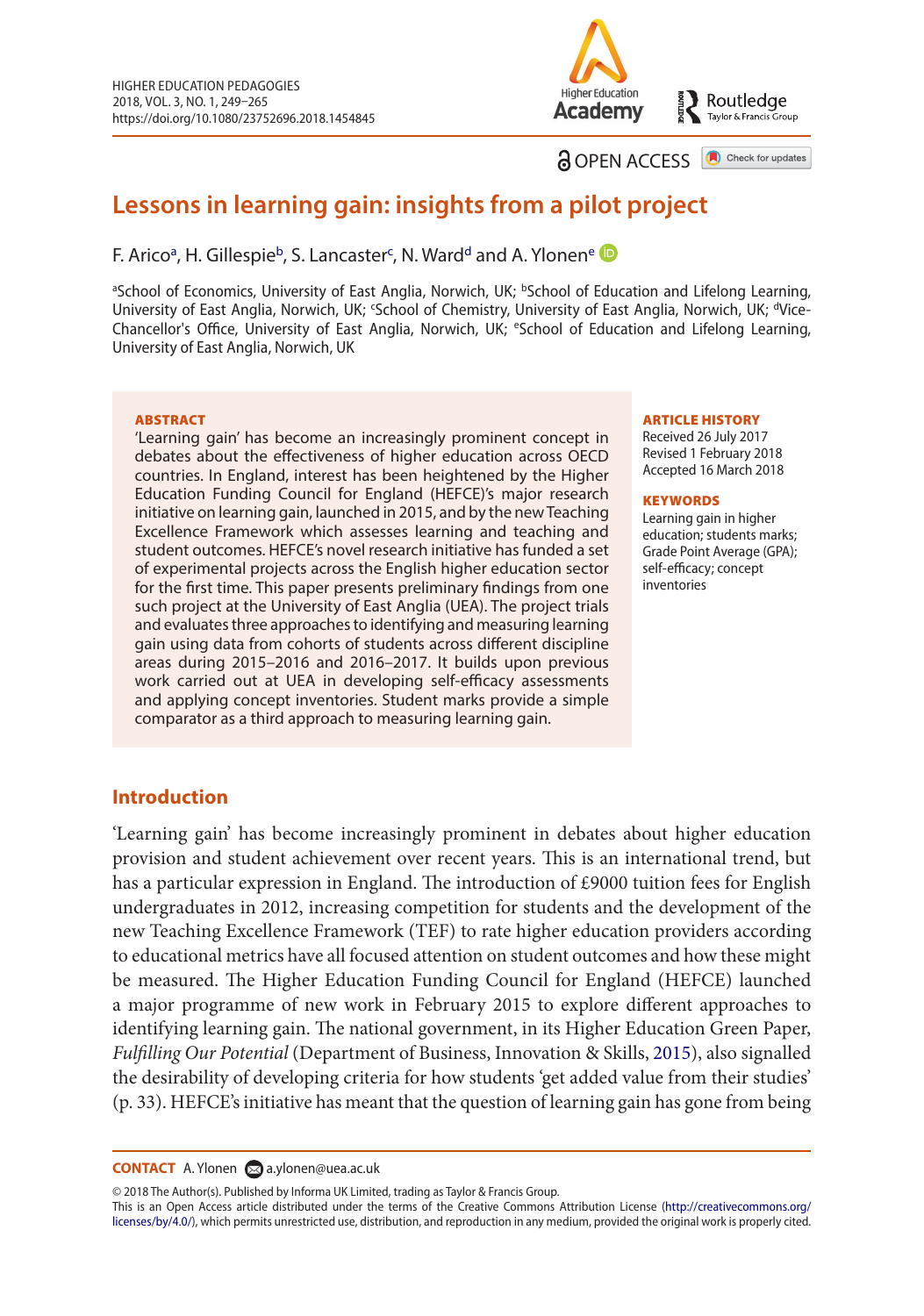250  $\left(\frac{1}{2}\right)$  F. ARICO ET AL.

a little considered aspect of English higher education to a prominent focus of research and debate in a short space of time. This paper presents preliminary findings from one of the HEFCE-funded projects to explore methods of identifying and measuring learning gain across universities in England.<sup>[1](#page-15-0)</sup>

<span id="page-2-5"></span>Learning gain has come to international prominence in higher education through debates in the US. The Spellings Commission on the future of US higher education (US Department of Education, [2006\)](#page-17-0) was established as a result of concerns about the clarity of student learning outcomes and anxiety that students' progress was not sufficiently actively and systematically measured. The question became a national public controversy following the publication of a book, *Academically Adrift* (Arum & Roksa, [2011\)](#page-16-1), which presented an empirical study suggesting that as many as 45% of US college students demonstrated no significant improvement in key academic skills such as critical thinking, complex reasoning and writing during their first two years at college.

Internationally, the Organisation for Economic Co-operation and Development (OECD) has also been keen to develop comparative measures of student learning outcomes across different national higher education systems (Schleicher, [2015;](#page-17-1) Tremblay, Lalancette, & Roseveare, [2012](#page-17-2)). Tremblay et al. ([2012\)](#page-17-2) cite a range of factors which help account for the increasing interest in student learning outcomes and learning gain. These include:

- <span id="page-2-4"></span><span id="page-2-3"></span><span id="page-2-0"></span>(1) the expansion of national higher education systems
- (2) the emergence of new types of higher education providers
- (3) increasingly diverse profiles of institutions, programmes and students
- (4) the growth of international education
- (5) the growing emphasis on competition and use of quality signalling mechanisms such as performance indicator rankings
- (6) new modes of higher education governance, which stress performance, quality and accountability.

All of these factors apply in the English context. However, it is the growing emphasis on competition and the concern of politicians to evidence 'value-for-money' from public investment and private tuition fees in university education that has been the strongest impulse in recent years, with 'learning gain' trailed as a potential conceptual key to unlock understanding of value for money. There has been significant transatlantic dialogue on the issue, and the 'Wabash study', in particular, has attracted considerable attention in England, with its authors invited to address audiences of British academics and policy-makers.<sup>[2](#page-15-1)</sup>

<span id="page-2-1"></span>So what, in essence, is learning gain? At its simplest, learning gain can be understood as the 'distance travelled' by a student – that is, the learning achieved between two points in time which could be the start and end of a course or programme. Higher Education Funding Council for England [\(2015\)](#page-16-2) has defined learning gain as: 'the improvement in knowledge, skills, work-readiness and personal development made by students during their time spent in higher education'. This is a relatively open and flexible definition, which begs questions about the specific meaning of its key terms – improvement, knowledge, skills, work-readiness and personal development.

<span id="page-2-2"></span>In 2015, HEFCE commissioned a major review of learning gain in higher education by the RAND Corporation (McGrath, Guerin, Harte, Frearson, & Manville, [2015](#page-16-3)). The study drew a useful distinction between the concept of value-added and learning gain by suggesting that: 'The concept of learning gain is often used interchangeably with the notion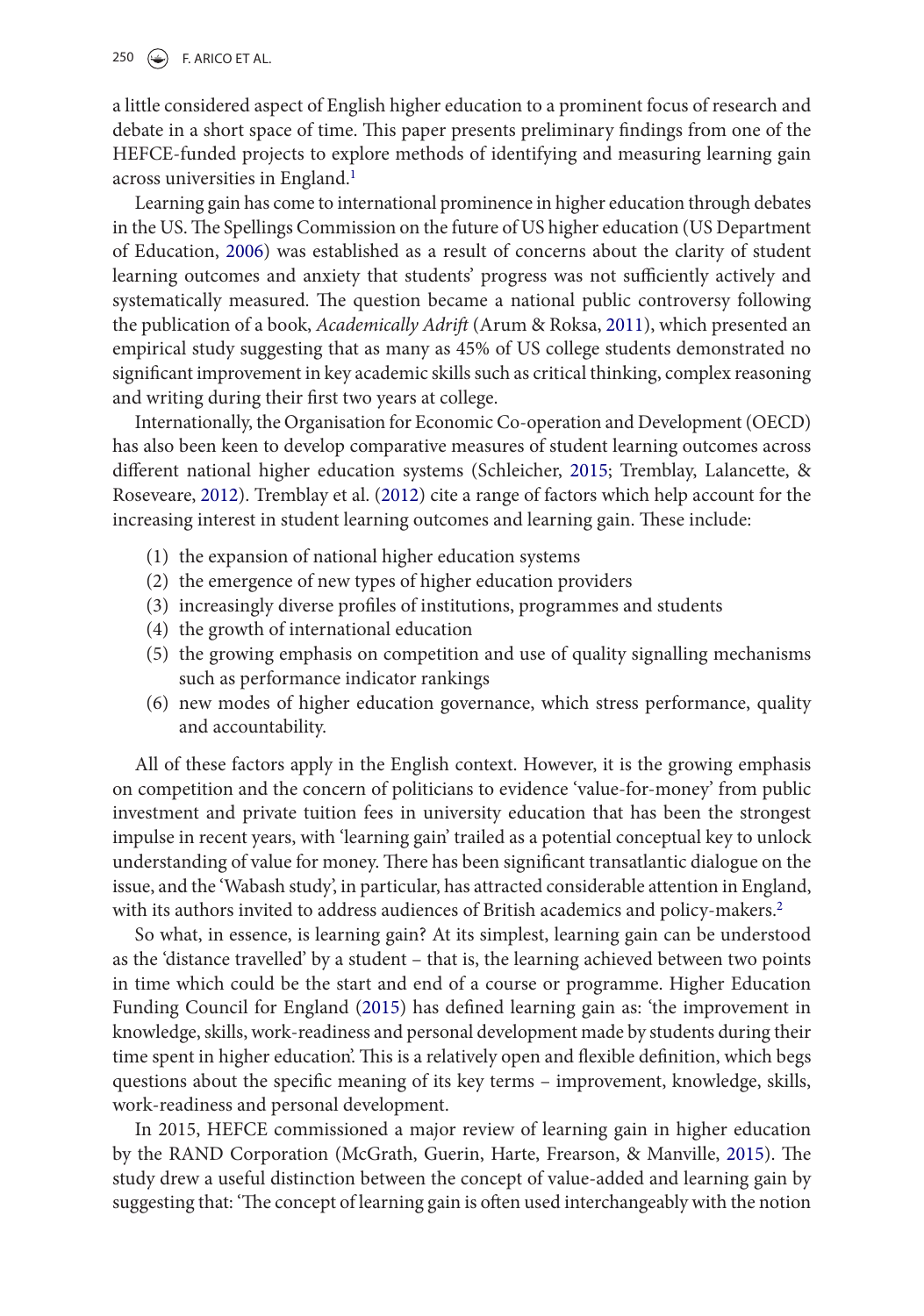of value added. Learning gain is measured based on the difference between two measures of actual student performance, while value added is based on the comparison between performance predicted at the outset of studies and actual performance achieved' (McGrath et al., [2015,](#page-16-3) p. xi).

'Value-added' has some currency in British higher education as a result of its use as an indicator in one of the most widely used British university league tables – the Guardian University Guide.<sup>[3](#page-15-2)</sup> The league table's measure of value-added is a complex composite indicator derived from a combination of information on the average entry tariff of students and the proportion of students achieving 'good honours' (a First or Upper Second Class degree). It therefore measures the attainment of student cohorts, in the form of degree classifications, while accounting for a measure of the quality of the intake. An institution which is adept at taking in students with relatively low entry qualifications, which are generally more difficult to convert into a 1st or 2:1, will score highly in the value-added measure if the number of students getting a 1st or 2:1 exceeds modelled expectations.

Value-added measures such as this one used in the Guardian are therefore measures of when a student or cohort of students outperforms what might be expected of them on the basis of statistical evidence from a wider population. While learning gain is more usually an *absolute* measure of a student or a cohort's progress, value-added is instead a *relative* measure of progress – relative to the progress that might typically be expected. (To complicate this distinction somewhat, some measures of learning gain which involve student's self-evaluation can also be considered relative rather than absolute measures).

Learning gain is most commonly defined in literature as a simple form of 'distance travelled' rather than value-added relative to expectations. Difficulties start to arise, however, when moving from defining what constitutes learning gain to operationalising these definitions in practice and seeking to measure learning gain. Here key debates centre around the use and advantages of different standardised tests, the relative merits of generic versus subject-specific skills, and the merits of statistical value-added modelling to measure learning gains. Some argue that self-reported learning gain measures are most appropriate, when relying on survey design that carefully accounts for academic engagement, discipline-specific aspects of learning and demographic differences amongst respondents. Empirical evidence from the US shows that self-reported data from student experience surveys display good correlation with student Grade Point Averages (GPAs) and perform better than standardised tests, such as the Collegiate Learning Assessment, at mirroring student learning. Nevertheless, these types of measures appear more useful when considered within, rather than across, higher education institutions. Institutional differences, such as the demographic composition of the student body, as well as specific configurations of learning outcomes, might affect the reliability of self-reported metrics, because they influence the culture of each specific institution and of their respondents, preventing meaningful comparisons. (Douglass, Thomson, & Zhao, [2012;](#page-16-4) Thomson & Douglass, [2009](#page-17-3)).

<span id="page-3-1"></span><span id="page-3-0"></span>At the University of East Anglia (UEA), emerging interest in learning gain among a small group of academic staff led them to begin experimenting with different pedagogical approaches to deepening student engagement and facilitating real learning. The HEFCE initiative therefore offered an opportunity to formalise and expand this work and so contribute to a national research effort to strengthen understanding of approaches to measuring and supporting learning gain.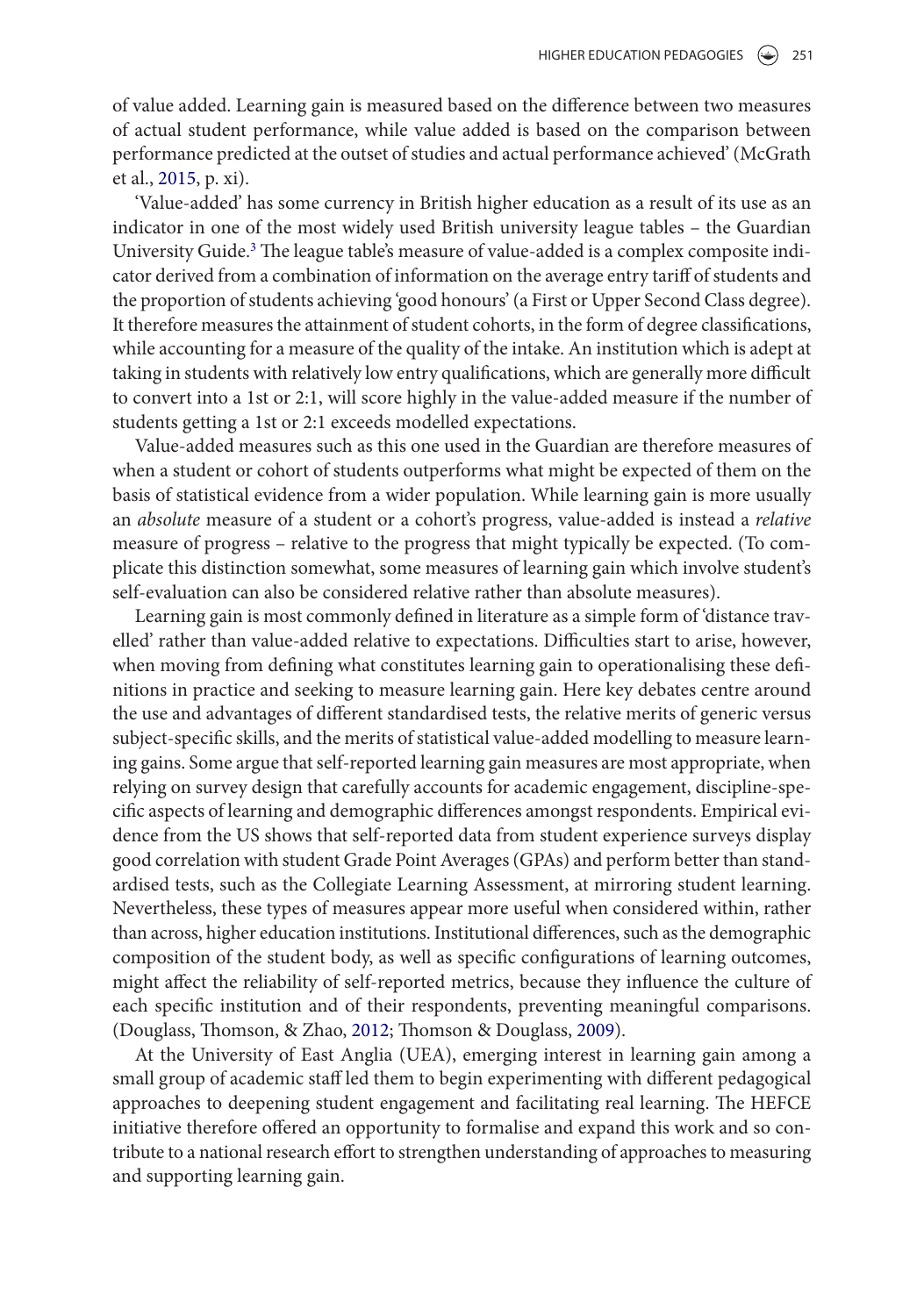UEA is a medium-sized research intensive university in Norwich in the east of England. It has 16,000 students taught in disciplines across four faculties – arts and humanities, medicine and health sciences, science and social sciences. The University has typically ranked in the Top 20 in the three main British university league tables (the Times, the Complete Guide and the Guardian) over recent years and performs relatively strongly in the National Student Survey (NSS), which measures students' satisfaction with their course and their institution among all final year students.

In the sections that follow, the methodology, findings and implications of the ongoing learning gain project at UEA are presented and discussed.

# **Context**

UEA's learning gain project sought to trial and evaluate three different approaches to identifying and measuring learning gain: (i) student marks; (ii) self-efficacy assessment; and (iii) concept inventories. The project took a cross-sectional approach, looking at different cohorts of students for the 2015–2016 academic year in Phase 1 of the project and for the 2016–2017 academic year in Phase 2. (The reason for a cross-sectional approach rather than a longitudinal approach was because, for our self-efficacy assessments, different students will take different modules each year and so tracing the same students over a prolonged period beyond a single academic year would not be possible).

<span id="page-4-0"></span>The project built upon previous work carried at the UEA in developing self-efficacy assessments in the School of Economics and in using concept inventories in the School of Chemistry. The inclusion of student marks/GPAs as a further approach to measure learning gain emerged as a result of an initiative by the Higher Education Academy (HEA) which was promoting supplementing final degree classifications with a GPA (Higher Education Academy, [HEA], [2015\)](#page-16-5). (This study was a response to concerns that too great a proportion of UK students were achieving 'good honours' and there was a perceived need to more strongly differentiate degree classifications). Wider interest was sought and in order to trial different learning gain approaches across a wider range of discipline areas and so further Schools of Study were incorporated into the project. Self-efficacy assessment was trialled in the School of Psychology in the Faculty of Social Sciences, in a Foundation Year module in the Faculty of Arts and Humanities and in Nursing in the Faculty of Medicine and Health Sciences. Concept inventories were also trialled in the School of Pharmacy and the School of Biology.

The two main research questions of the project to be considered in this paper are, first, what can each of the three approaches offer as an attempt to measure learning gain in higher education and, second, what are the lessons from how the different approaches are administered? In the following sections, we present the findings from our experimentation with each of the three approaches.

# **Findings**

## *Student marks, higher degree classification and GPA*

The student marks strand of the project explores how student progress is expressed in what might be regarded as the incumbent measure of student learning, the award of marks. At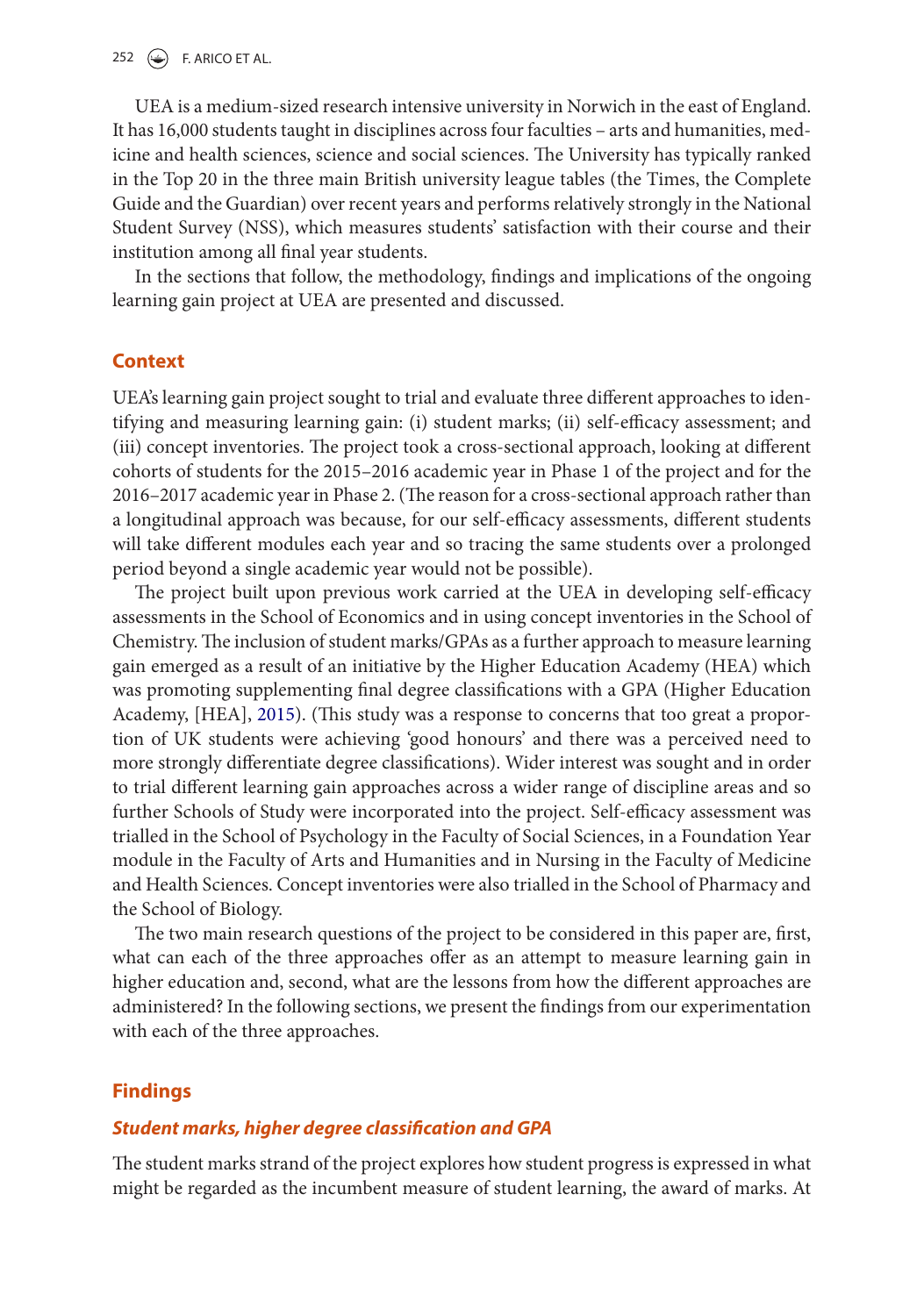| Mark       | Grade point | Classification  |
|------------|-------------|-----------------|
| $>= 80$    | 4.50        |                 |
| $75 - 79$  | 4.25        |                 |
| $71 - 74$  | 4.0         |                 |
| $67 - 70$  | 3.75        | 2 i (high) or l |
| $64 - 66$  | 3.50        | $2$ i (med)     |
| $61 - 63$  | 3.25        | $2$ i (low)     |
| $57 - 60$  | 3.0         | 2 ii (high)     |
| $54 - 56$  | 2.75        | 2 ii (med)      |
| $50 - 53$  | 2.50        | 2 ii (low)      |
| $48 - 49$  | 2.25        | 3               |
| $43 - 47$  | 2.0         | 3               |
| $40 - 42$  | 1.50        | 3               |
| $38 - 39$  | 1.0         | Fail            |
| $35 - 37$  | .75         | Fail            |
| $30 - 34$  | .5          | Fail            |
| $\leq$ =29 | .0          | Fail            |

<span id="page-5-0"></span>**Table 1.** UEA's modification to the HEA Grade Point Average Scale.

Source: Adapted from HEA ([2015](#page-16-5)).

UEA, a percentage system is used for the award of marks on taught programmes, with marks awarded for individual pieces of assessment aggregated first at module level and then by year of study, with an established algorithm used for the conversion into a final percentage which feeds a calculation of higher degree classification (HDC) against the traditional categories of first class, upper second class, lower second class, third class and fail. This way of expressing student progress and achievement is common throughout UK higher education, although there are many differences in the way in which marks are awarded and their overall impact on an individual student's outcome. In addition, we recently decided to add a GPA calculation to the students' final degree transcript as a supplement to the HDC. It seems unlikely that the sector will abandon this traditional method of expressing a final degree outcome in favour of GPA, despite the HEA's extensive project on GPA (HEA, [2015](#page-16-5)). For the purposes of the learning gain project, we refer to the HEA scale with a small adaption. The scale has been amended by adding one incremental point to the top of the scale, accounting for marks of 80+(GPA 4.50). This was because we found that the existing HEA scale failed to differentiate sufficiently for students in our School of Mathematics. Table [1](#page-5-0) shows UEA's modification to the HEA Grade Point Average Scale.

Stage by stage, the process of managing marks and classifying degrees at UEA is as follows:

- i. An individual academic awards a provisional first mark to a piece of work, on a scale of 1–100. (The University provides a 'Senate Scale' to guide judgements in common forms of student work).
- ii. The mark, before the student sees it, may be adjusted as a result of moderation or double marking, in accordance with the University's policy.
- iii. The mark is transferred to the student record system and the student is given a provisional mark. System software calculates the overall module mark based on the marks of each individual component, weighted appropriately.
- iv. Marks are approved on a yearly basis by the Boards of Examiners.
- v. At the end of a student's period of study, an algorithm and set of University-wide rules are used to convert the marks into an overall percentage normally using 40% of the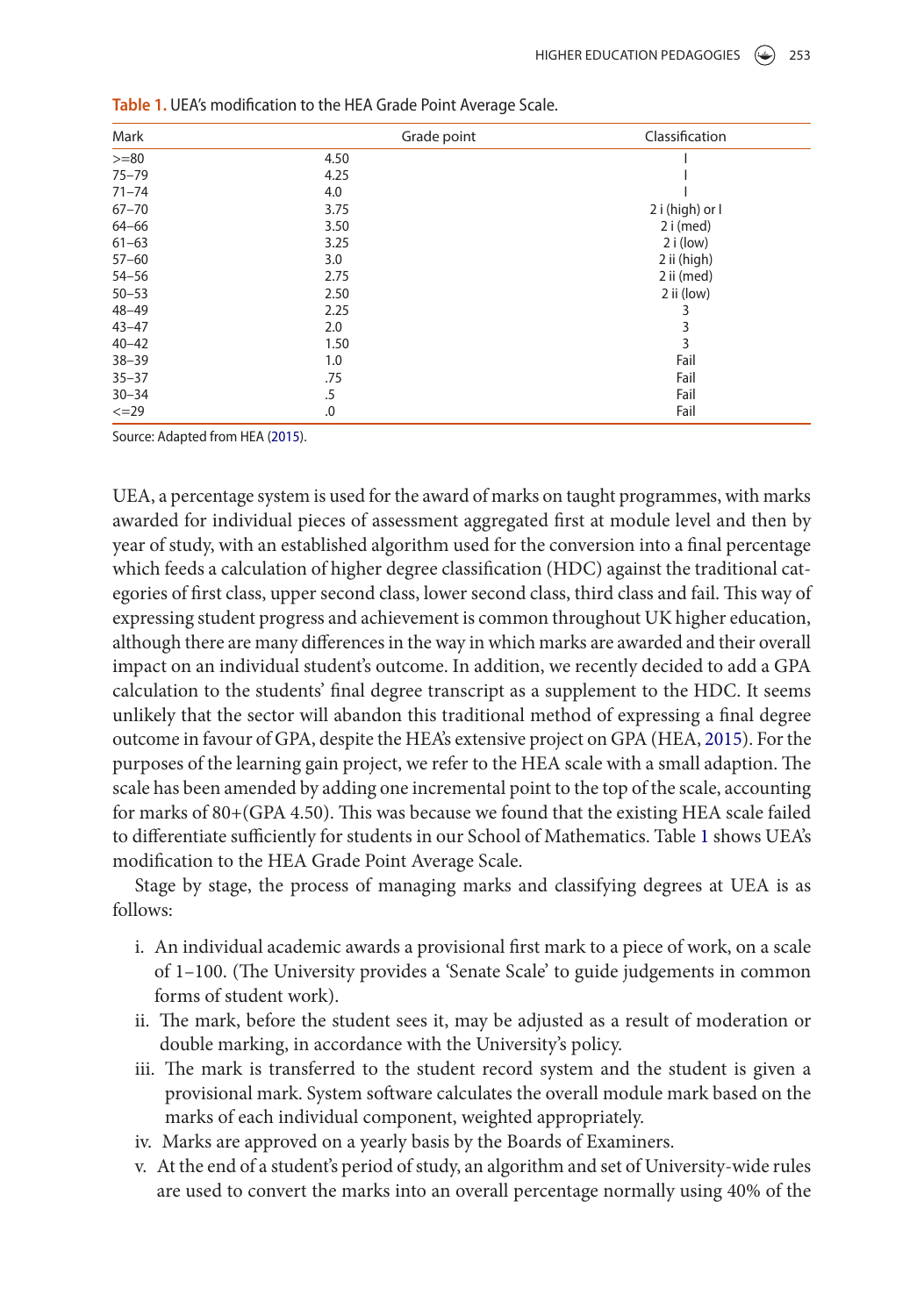Stage Two weighted year average and 60% of the Stage Three weighted year average. This classification mark directly maps to a HDC and GPA (see Table [1\)](#page-5-0).

It is tempting to see this process as a systematic way of converting student performance into an outcome that can be expressed to all, usually for the purposes of comparison between students by employers and by those assessing suitability for further study. However, there are a number of reasons why this system could be regarded as problematic for the purposes of comparing student outcomes, both within and across institutions.

<span id="page-6-1"></span><span id="page-6-0"></span>Higher education institutions take different approaches to algorithms to calculate outcomes and regulations vary on issues such as whether a student is required to pass all their modules. Even within institutions, the range of different types of assessment undertaken by students varies. With mark schemes and guidance, there are significant differences in the numbers and types of assessments undertaken by students on courses as diverse as Nursing and History (see, e.g. Gibbs, [2010;](#page-16-6) Pokorny, [2016\)](#page-17-4). Furthermore, even with institution-wide scales and frameworks to guide the award of marks for assessments, it is inevitable that there will be elements of disciplinary marking cultures which make comparison of marks across an institution complex (Pokorny, [2016;](#page-17-4) Sambell, McDowell, & Montgomery, [2013](#page-17-5)).

# <span id="page-6-2"></span>*Calculating learning gain using student marks*

Our approach to using student marks to calculate learning gain compared a standard measure of actual percentage marks awarded at two points in time. The study looked at undergraduate student marks across all Schools of study across the University. This approach created 20 groups, classifying Integrated Masters courses and degrees with foundation years in science schools separately and excluding Norwich Medical School, because it does not award marks at the module level on its medical degree. We compared the average mark per student cohort, first by School and then by route (standard, with foundation year, or, with integrated master year). We calculated an average mark using the last 5 years of student cohorts' marks at the end of Year 1 and compared them to the average mark (calculated in the same way) at the end of Year 3. We then converted this to a raw GPA and used an amended form of the HEA GPA scale to give each student a banded GPA.

Figure [1](#page-7-0) above shows differences in measurements of learning gain expressed as the difference in average marks in the first column and as the difference expressed as banded GPA in the other. The apparent range of variation in distance travelled is significant. Expressed as marks, the difference between the cohort with the greatest distance travelled (average student mark 5.52% higher in final year than first year) and the cohort with the lowest (average student mark 4.58% lower) is over 10%. It should be noted that when looking at the absolute average, the differences rarely move through degree classification boundaries. For example, an average mark moving from 62 to 66% still produces an upper second class outcome.

The results also show a pattern in the Faculty of Science, with all of the cohorts showing a lower average mark in the final year as compared to the first. More work needs to be done on the causes of this difference as there is no evidence of 'unlearning' or other quality problems. It seems more likely that the differences are due to variations in the assessment norms and expectations around progression in different disciplines rather than differences in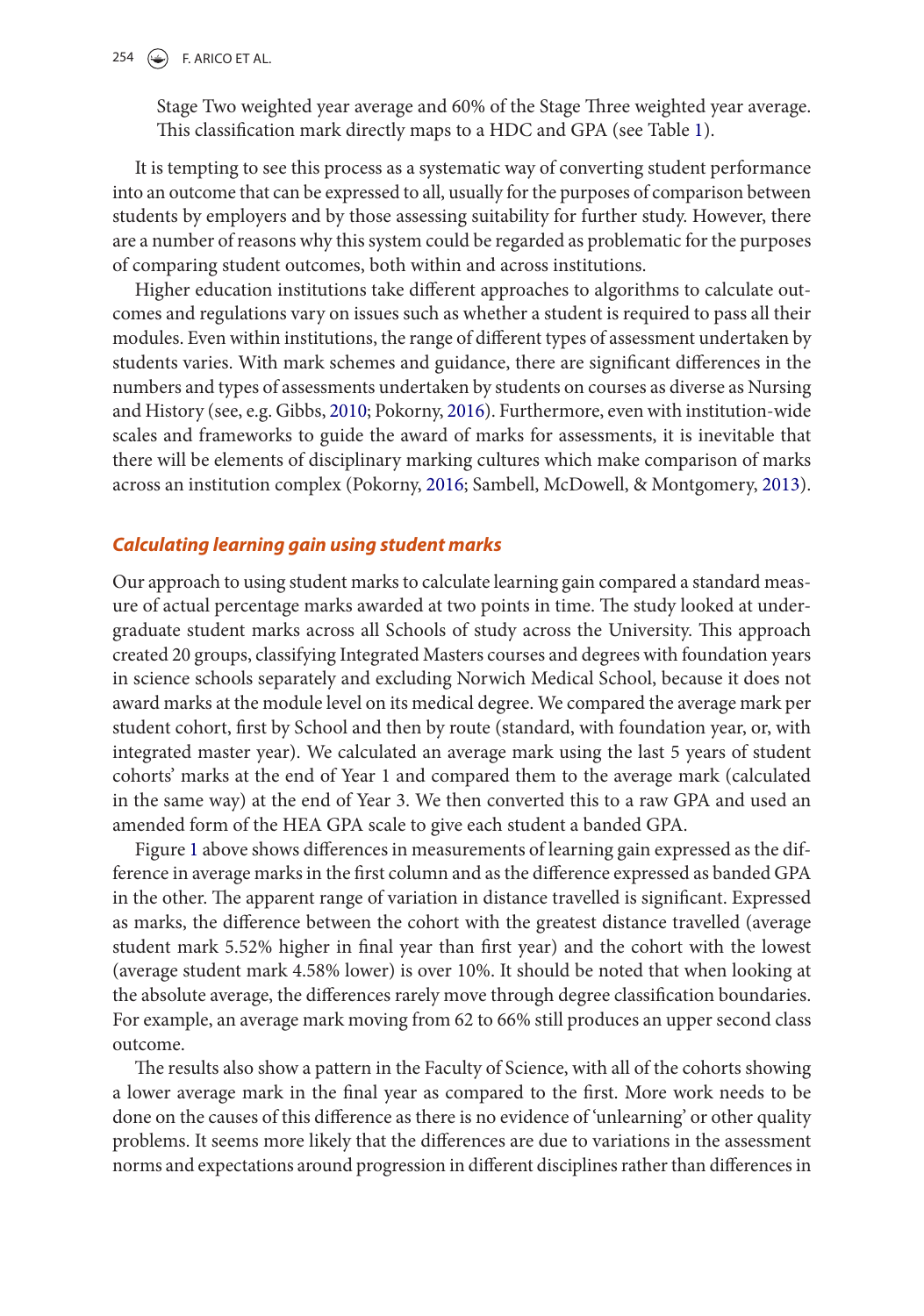| l                                                                                                      |
|--------------------------------------------------------------------------------------------------------|
|                                                                                                        |
| l<br>l                                                                                                 |
|                                                                                                        |
|                                                                                                        |
| $\overline{\phantom{a}}$<br>j                                                                          |
| í<br>Í<br>I                                                                                            |
|                                                                                                        |
| l                                                                                                      |
| $\overline{\phantom{a}}$<br>֚֚֚֬<br>J<br>Ì                                                             |
| ļ<br>J<br>֦֖֖֖֖֖֧֖֧֚֚֚֚֚֚֚֚֚֚֚֚֚֚֚֚֚֚֚֚֚֚֞֕֝֬֝֝֝֝֓֞֡֝֓֞֡֝֬֝֓֞֝֬֝֓֞֬֝֓֞֬֝֓֞֬֝֬֝֓֞֬֝֬֝֓֞֬֝֬֝֓֞֬֝֬֝֬֝֝֬֝֬ |
|                                                                                                        |
|                                                                                                        |
|                                                                                                        |
| J<br>í                                                                                                 |
|                                                                                                        |
|                                                                                                        |
|                                                                                                        |
| ł                                                                                                      |
|                                                                                                        |
|                                                                                                        |
|                                                                                                        |
| ĵ                                                                                                      |
|                                                                                                        |
|                                                                                                        |
|                                                                                                        |
|                                                                                                        |
| ١                                                                                                      |
| i                                                                                                      |
| I                                                                                                      |
|                                                                                                        |
|                                                                                                        |
| ֚֚֚֬                                                                                                   |
| Ì                                                                                                      |
| ı                                                                                                      |
|                                                                                                        |
| l                                                                                                      |
|                                                                                                        |
|                                                                                                        |
|                                                                                                        |
| $\overline{a}$                                                                                         |
| I                                                                                                      |
|                                                                                                        |
| $\ddot{\phantom{a}}$<br>l                                                                              |
|                                                                                                        |
|                                                                                                        |
|                                                                                                        |
| ì                                                                                                      |
| $\overline{a}$<br>j                                                                                    |
|                                                                                                        |
|                                                                                                        |
|                                                                                                        |
| ֚֚֚֬                                                                                                   |
|                                                                                                        |
|                                                                                                        |
| $\frac{1}{2}$<br>l                                                                                     |
|                                                                                                        |
| ł                                                                                                      |
|                                                                                                        |

| Faculty                                              | Dept                     | Course         | Programme Foundation Flag                                                                                                                                                                                                                                                                                                                            |                                                            |                                                                    |                                              |
|------------------------------------------------------|--------------------------|----------------|------------------------------------------------------------------------------------------------------------------------------------------------------------------------------------------------------------------------------------------------------------------------------------------------------------------------------------------------------|------------------------------------------------------------|--------------------------------------------------------------------|----------------------------------------------|
| Arts and Humanities                                  | $\overline{\phantom{0}}$ | S              | I.                                                                                                                                                                                                                                                                                                                                                   | 3.64 (865)<br>$\overline{\Omega}$<br>Av.1.                 |                                                                    | 0.25 (865)<br>Av. 0.1                        |
|                                                      | $\sigma$                 | S              | ٠                                                                                                                                                                                                                                                                                                                                                    | 2.80(696)                                                  |                                                                    | 069) 00.                                     |
|                                                      | $^{22}$                  | $\frac{6}{1}$  | $\mathbf{I}$                                                                                                                                                                                                                                                                                                                                         | 2.48(951)                                                  |                                                                    | 0.00(951)                                    |
|                                                      | $\frac{8}{10}$           | S              | ı                                                                                                                                                                                                                                                                                                                                                    | 3.82(1,036)                                                |                                                                    | 0.25(1,036)                                  |
| Medicine and Health Sciences                         | $\infty$                 | $\mathbb{S}$   | $\mathbf{I}$                                                                                                                                                                                                                                                                                                                                         | 0 03(1,079)                                                |                                                                    | 0.00(1,079)                                  |
| Science                                              | $\sim$                   | S              | ı                                                                                                                                                                                                                                                                                                                                                    | 1.07(720)                                                  |                                                                    | 0.00(720)                                    |
|                                                      |                          | UG(IM)         | I                                                                                                                                                                                                                                                                                                                                                    | 3.13(5)                                                    |                                                                    | 0.25(5)                                      |
|                                                      | $\omega$                 | $\mathfrak{S}$ | Ţ                                                                                                                                                                                                                                                                                                                                                    | $-3.60(124)$                                               | $-0.25(124)$                                                       |                                              |
|                                                      |                          |                | FOUND                                                                                                                                                                                                                                                                                                                                                | 2.90(67)                                                   |                                                                    | 0.25(67)                                     |
|                                                      |                          | UG(IM)         | $\sf I$                                                                                                                                                                                                                                                                                                                                              | $-2.41(173)$                                               | $-0.25(173)$                                                       |                                              |
|                                                      | 4                        | S              | ı                                                                                                                                                                                                                                                                                                                                                    | $-2.63(507)$                                               | $-0.25(507)$                                                       |                                              |
|                                                      |                          | UG(IM)         | $\mathbf{I}$                                                                                                                                                                                                                                                                                                                                         | 045(14)                                                    |                                                                    | 0.00(14)                                     |
|                                                      | $\sim$                   | S              | I.                                                                                                                                                                                                                                                                                                                                                   | 0.76 (603)                                                 |                                                                    | 0.25(603)                                    |
|                                                      |                          | UG(IM)         | ı                                                                                                                                                                                                                                                                                                                                                    | 0.55(68)                                                   |                                                                    | 0.00(68)                                     |
|                                                      | $\frac{2}{3}$            | $\mathfrak{S}$ | ٠                                                                                                                                                                                                                                                                                                                                                    | $-0.79(308)$                                               | 0.25(308)                                                          |                                              |
|                                                      |                          | UG(IM)         | ı                                                                                                                                                                                                                                                                                                                                                    | $-3.08(50)$                                                | $-0.25(50)$                                                        |                                              |
|                                                      | $^{14}$                  | $\mathfrak{S}$ | I                                                                                                                                                                                                                                                                                                                                                    | $-0.89(84)$                                                |                                                                    | 0.00(84)                                     |
|                                                      |                          | UG(IM)         | t                                                                                                                                                                                                                                                                                                                                                    | 3.00(10)                                                   |                                                                    | 0.25(10)                                     |
|                                                      | $\overline{17}$          | S              | ı                                                                                                                                                                                                                                                                                                                                                    | $-4.09(17)$                                                | $-0.50(17)$                                                        |                                              |
|                                                      |                          | UG(IM)         | J.                                                                                                                                                                                                                                                                                                                                                   | d.47(480)                                                  |                                                                    | 0.00(480)                                    |
| Social Sciences                                      | u)                       | S              | $\mathbf{I}$                                                                                                                                                                                                                                                                                                                                         | 3.44(704)                                                  |                                                                    | 0.25(704)                                    |
|                                                      | $\omega$                 | S              | t                                                                                                                                                                                                                                                                                                                                                    | 4.43 (254)                                                 |                                                                    | 0.25(254)                                    |
|                                                      | $\Omega$                 | $\mathfrak{S}$ | $\begin{array}{c} \rule{0.2cm}{0.15cm} \rule{0.2cm}{0.15cm} \rule{0.2cm}{0.15cm} \rule{0.2cm}{0.15cm} \rule{0.2cm}{0.15cm} \rule{0.2cm}{0.15cm} \rule{0.2cm}{0.15cm} \rule{0.2cm}{0.15cm} \rule{0.2cm}{0.15cm} \rule{0.2cm}{0.15cm} \rule{0.2cm}{0.15cm} \rule{0.2cm}{0.15cm} \rule{0.2cm}{0.15cm} \rule{0.2cm}{0.15cm} \rule{0.2cm}{0.15cm} \rule{$ | 2.81(328)                                                  |                                                                    | 0.25(328)                                    |
|                                                      | $\Box$                   | $\mathbb{S}$   | ı                                                                                                                                                                                                                                                                                                                                                    | 4.47 (645)                                                 |                                                                    | 0.25(645)                                    |
|                                                      | $\frac{5}{1}$            | $\mathfrak{S}$ | ٠                                                                                                                                                                                                                                                                                                                                                    |                                                            | 4.97(1,034)                                                        | 0.50(1,034)                                  |
|                                                      | $\frac{9}{1}$            | $\mathbb{S}$   | ı                                                                                                                                                                                                                                                                                                                                                    | 1.77(466)                                                  |                                                                    | 0.25(466)                                    |
|                                                      | S0                       | $\mathfrak{S}$ | t                                                                                                                                                                                                                                                                                                                                                    | 2.41(92)                                                   |                                                                    | 0.25(92)                                     |
| Grand Total                                          |                          |                |                                                                                                                                                                                                                                                                                                                                                      | 2.11 (11,380)                                              |                                                                    | 0.25(11,380)                                 |
|                                                      |                          |                |                                                                                                                                                                                                                                                                                                                                                      | G<br>4<br>N<br>$\circ$<br>Ņ<br>$\cdot$<br>φ<br>လု<br>$-10$ | 10 1.0 0.8 0.6 0.4 0.2 0.0 0.2 0.4 0.6 0.8<br>$\infty$             | 1.0                                          |
|                                                      |                          |                |                                                                                                                                                                                                                                                                                                                                                      | Avg. awd mark-stg1 confirmed mark                          |                                                                    | awd gpa banding-stg1gpa banding              |
| Key                                                  |                          |                |                                                                                                                                                                                                                                                                                                                                                      |                                                            |                                                                    |                                              |
| UG - Standard UG course<br>Course programme          |                          |                |                                                                                                                                                                                                                                                                                                                                                      |                                                            |                                                                    | Figures in (brackets) denote base population |
| UG (IM) - UG Integregated Masters                    |                          |                |                                                                                                                                                                                                                                                                                                                                                      |                                                            | Grey reference bars highlight +-1 standard deviation from the mean |                                              |
| Dept (Department) is numerically coded for anonymity |                          |                |                                                                                                                                                                                                                                                                                                                                                      |                                                            |                                                                    |                                              |

<span id="page-7-0"></span>Figure 1. Average difference between final award mark and stage 1 mark across the four main faculties at UEA. Average difference between final award mark and stage 1 mark across the four main faculties at UEA.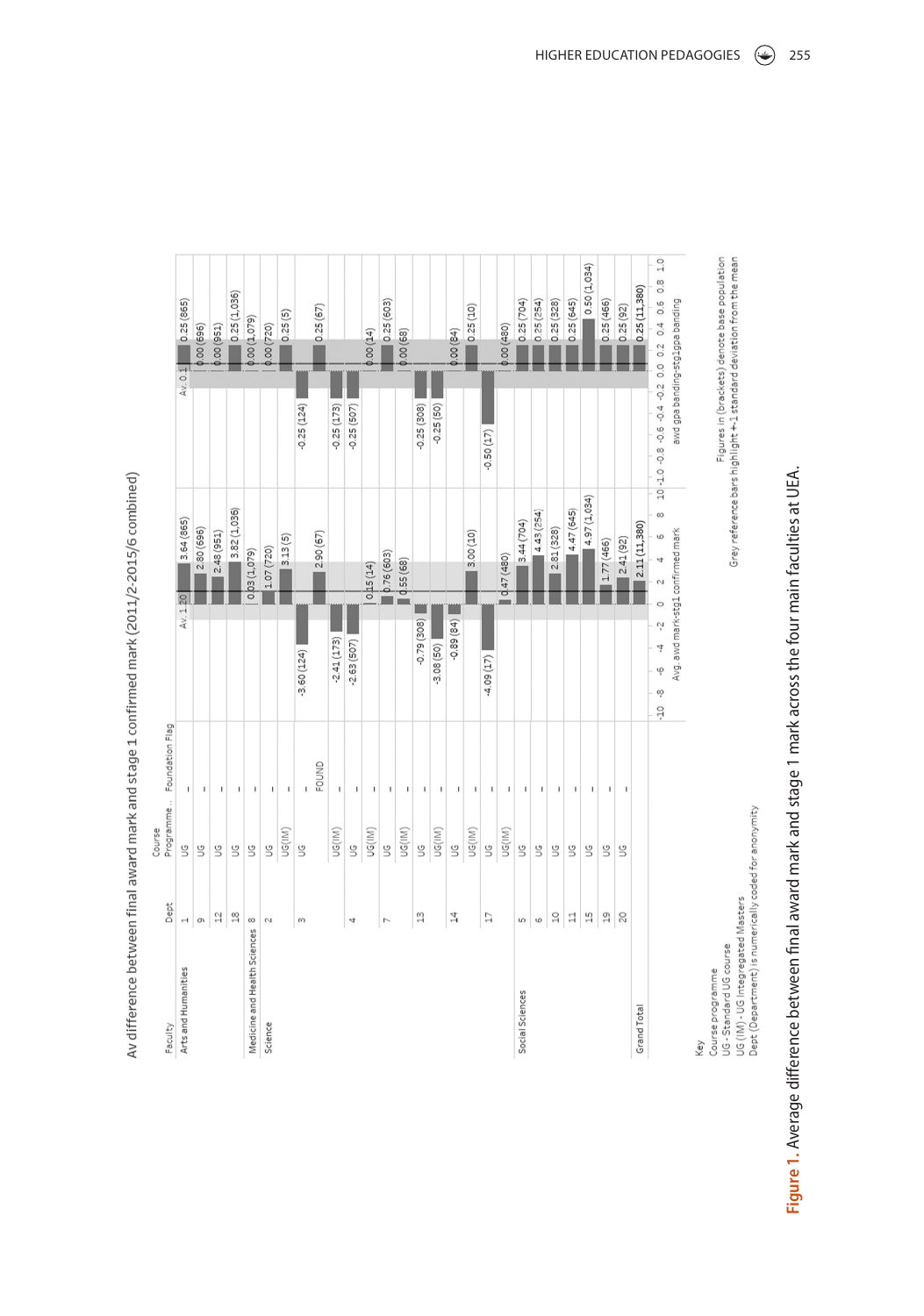student attainment. Consequently, we conducted interviews with academics from different disciples to begin to examine the reasons behind these differences.

The interviews were carried out on a semi structured basis and covered a range of topics related to the assessment process. The participants were volunteers from disciplines across the University in the subjects of biology, linguistics, business studies, speech and language therapy and environmental sciences. The participants discussed what they thought might be the source of inconsistencies in the assessment process, and from the responses it is clear that while all subjects use a 0–100 percentage scale to award marks at undergraduate level, the practices behind the award of marks are not consistent across disciplines, even though they are all working within university policies and procedures. The emerging findings, which highlight some of the reasons behind these inconsistencies, include:

- While a generic marking scale is applied across the University, some academics develop more subject-based marking rubrics.
- The nature of subjects give different marking profiles, with mathematical subjects producing a different (bimodal) distribution of marks when compared to essay-based subjects which tend to be more clustered.
- There is an acceptance of the subjectivity of the marking process in some subjects, especially when it comes to small differences (for example 2%) in marks awarded.
- The nature of the assessment design varies from course to course with some students having to produce different numbers of assessments for modules of the same credit size.
- Opportunities to discuss marking and assessment approaches between schools are limited.

Further work is needed to test the hypothesis that different subjects produce different marking distributions as well as to illuminate the reasons behind this. Understanding the impact of generic marking scales also requires further work and we are currently planning a research strategy around this investigation

### *Self-efficacy assessment*

<span id="page-8-3"></span><span id="page-8-0"></span>The second strand to the project examines academic self-efficacy (ASE). This is defined as students' confidence in their ability to accomplish specific tasks or attain specific goals (Bandura, [1977](#page-16-7)), and is a core learning skill developed alongside the academic curriculum. In his comprehensive survey of empirical contributions, Pajares [\(1996\)](#page-17-6) highlights that when self-efficacy beliefs are carefully aligned with specific academic tasks, ASE measures are a powerful predictor of student achievement. This trend is reflected by more recent evidence showing that students displaying high ASE are also high achievers (e.g. Chemers, Hu, & Garcia, [2001](#page-16-8)), more resilient and autonomous learners (McMillan & Hearn, [2008;](#page-17-7) Zimmerman, [2002](#page-17-8)), and have better employability prospects (Yorke & Knight, [2007](#page-17-9)). ASE evolves over time, and can be influenced in the classroom through a number of teaching techniques aimed to elicit student self-reflection and self-assessment skills.

<span id="page-8-5"></span><span id="page-8-4"></span><span id="page-8-2"></span><span id="page-8-1"></span>An HEA-funded pilot study (2013–2014), allowed a pedagogy aimed at increasing ASE in large class Year 1 core module in Introductory Macroeconomics to be devised and piloted. In particular, the pedagogy enabled students to: (i) develop self-assessment skills; and (ii) gain mastery of experience, which both act as core contributors in the development of ASE beliefs. The pedagogy is implemented through formative assessment sessions, rolling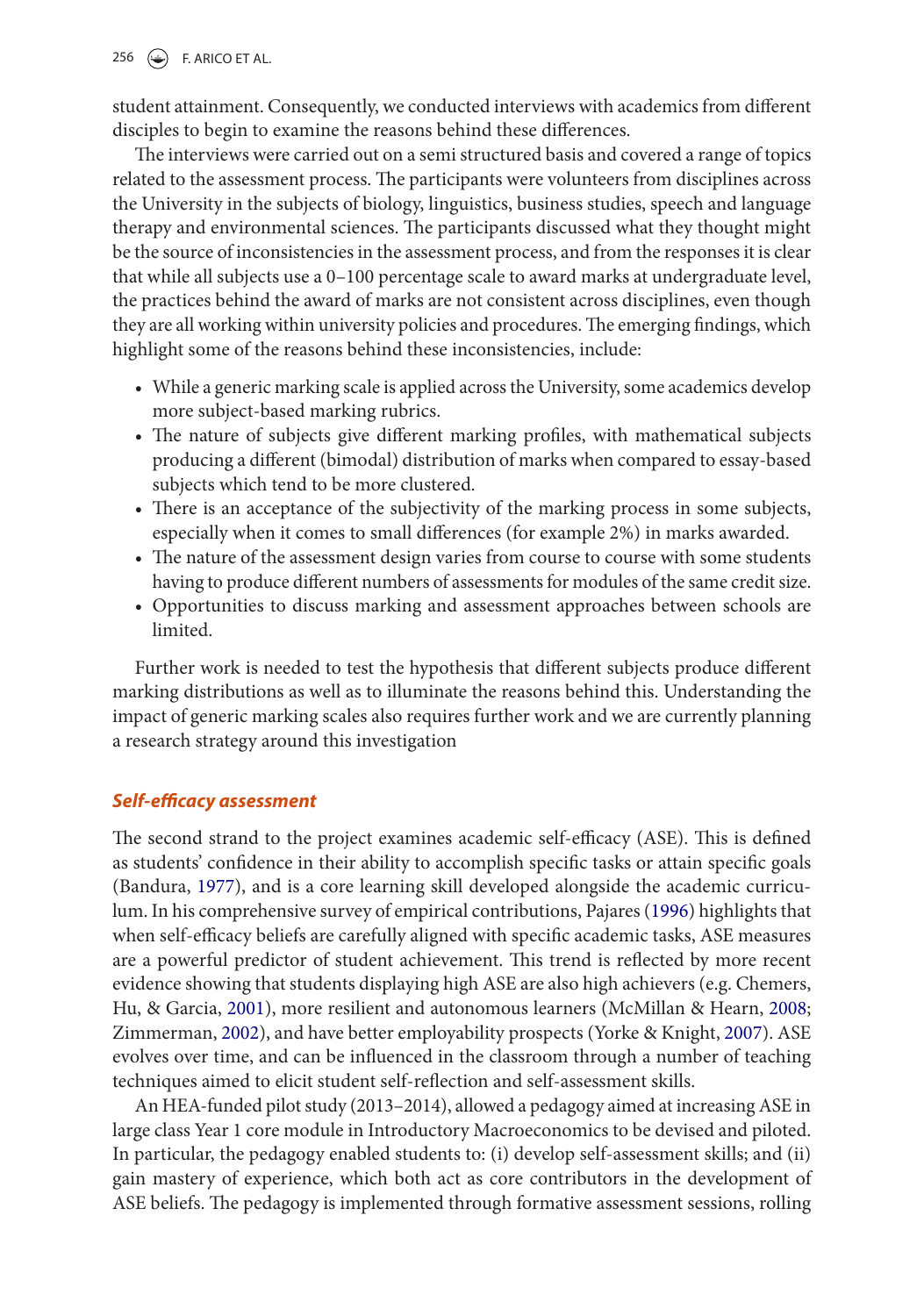over the course of the entire academic year. In each session, students engage in a learning algorithm based on multiple choice questions (MCQs). The learning algorithm is structured as follows: (i) students provide an individual and independent response to an MCQ; (ii) students self-assess their skills and their ability to address the question asked to them; (iii) peer-instruction takes place, as students compare their answers and discuss methods to solve the question asked; (iv) students provide a second individual response to the same MCQ; the correct answer is revealed and the session facilitator provides a final explanation to the problem which students have just attempted to solve. Finally (vi) students re-iterate self-assessment, ranking their confidence at being able to tackle similar questions in the future. The algorithm is repeated for each MCQ in the problem set, which comprises 8–10 questions per session. Intense use of learning technologies, such as student response systems, facilitates the collection of data-sets reporting on student performance and student self-assessment statements. In addition, in accordance with the ASE methodology, students receive individualised student reports on their performance via email, as well as immediate results via the student response system in class.

The pilot study identified four learning gain indicators, which are also used as indicators in the Learning Gain project through newer data-sets collected in 2015–2016 and 2016–2017. These were:

- (1) self-efficacy, measured as student self-reported confidence in formative assessment performance;
- (2) self-assessment skills, measured as the statistical association of student confidence and student performance;
- (3) peer-instruction learning gains, measured as the difference in the proportion of correct responses to questions before and after peer-instruction; and
- (4) peer-instruction confidence gains, measured as the difference in the proportion of confidence statements expressed by students before and after peer-instruction.

These indicators are computed at class-level as well as at student-level, and can be matched with past and future sessions to track individual student performance across the entire academic year. The large number of MCQs administered to students (*N* > 100 across all sessions, for class-level analysis) and the large number of students in the cohorts analysed (*N* > 200, for student-level analysis) guarantee that empirical results are statistically significant.

To conduct investigations at class-level, regression analysis is used to identify the correlation between the proportions of correct and confident responses for each MCQ question administered to students over the course of an academic year. Control variables are added to identify the effects of specific sessions. In order to develop student-level analysis, attainment scores and confidence scores are averaged and cross-tabulated to detect the association between the two dimensions of learning through simple Exact Fisher's tests.

<span id="page-9-1"></span><span id="page-9-0"></span>Preliminary results of the self-efficacy data obtained from the Introductory Macroeconomics module indicate that the pedagogy introduced allows students to develop good self-assessment skills. In other words, students who display higher ASE are also those who score higher in formative assessment sessions, while students who are less confident about their performance are also those who score lower. This is particularly significant as the dominant empirical self-assessment literature claims that low-performers also display poor self-assessment skills: the Dunning–Kruger effect (Dunning, Johnson, Ehrlinger, & Kruger, [2003](#page-16-9); Kruger & Dunning, [1999\)](#page-16-10). The Dunning–Kruger effect is particularly detrimental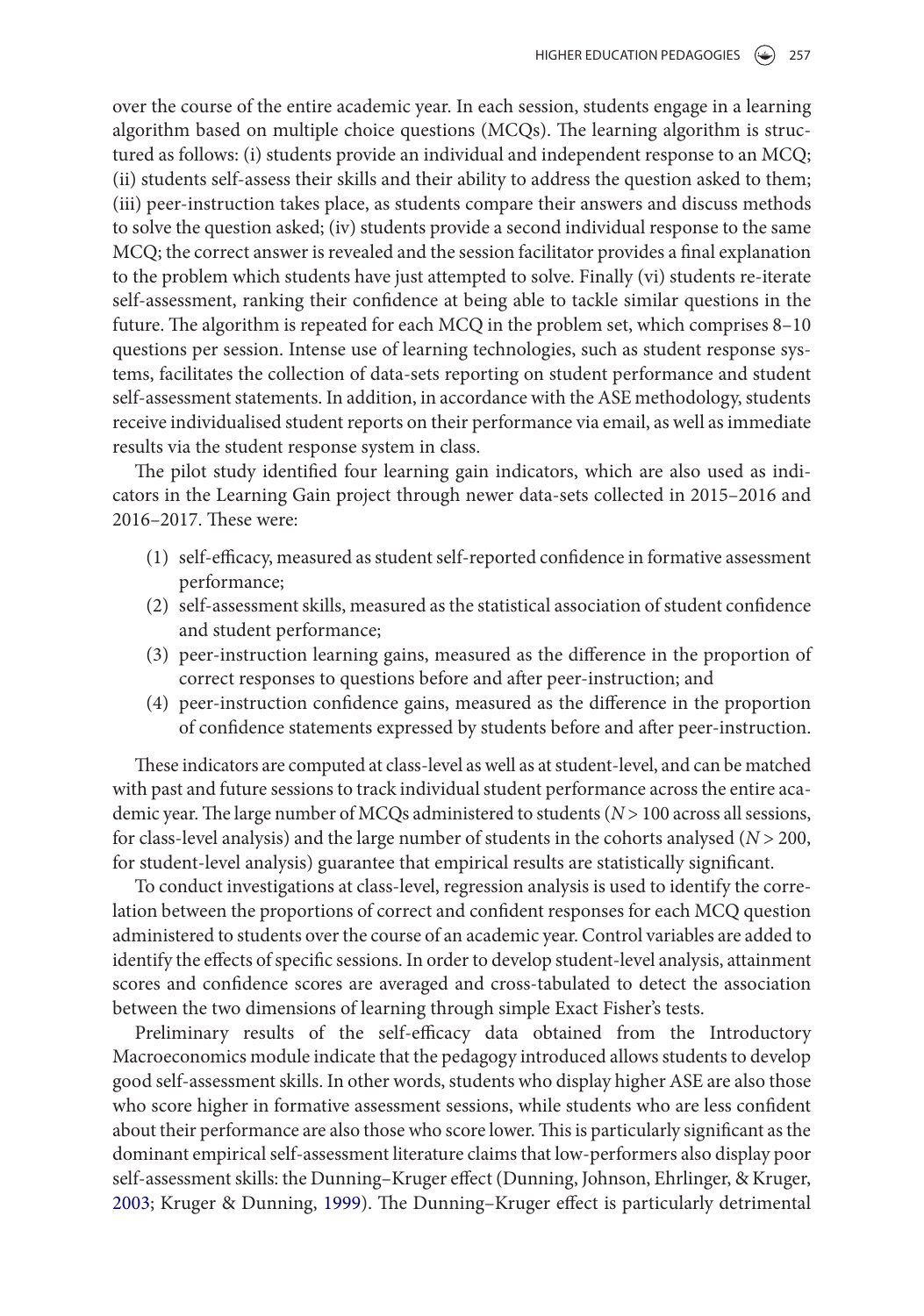in an academic context, because it predicts that those students who struggle with learning material are also those who display more difficulties in forming a reliable judgement about their competences. Therefore, by overcoming the Dunning–Kruger effect, our results are consistent with the hypothesis that the pilot pedagogy enables low-performers to identify their difficulties and seek for help when needed. (Qualitative data obtained from focus group interviews for Economics students in 2013–2014 shows that low-performing students developed strategies to react to poor performance, studying more or seeking for academic support by the teaching team). At the same time, the pedagogy also enables high-performers to develop awareness of their achievements, fostering positive self-efficacy beliefs.

The previous result is re-enforced by considering the change in the proportion of correct and confident responses given by students along multiple iterations of the pedagogy's learning algorithm. Positive learning gain is associated with confidence gain. When students learn from each other in the classroom, their confidence at tackling similar problems in the future also increases. These first two results are confirmed when considering gains both at class-level and at student-level.

When considering the association at class level between peer-instruction learning gain and the proportion of correct responses recorded at the first stage of the learning algorithm, an important insight emerges. As we described above, the pedagogy prescribes that students respond to formative questions twice, before and after peer-instruction. Analysing these responses, we find that when the class displays an initially low proportion of correct responses before class discussion, peer-instruction generates a high learning gain. This finding is consistent with the hypothesis that the pedagogy generates a 'catch-up' effect in the classroom. In particular, by exploiting the power of class interaction, students who do not respond correctly to a question before peer-instruction do benefit from discussion with more knowledgeable peers and respond correctly to the questions once they are reassessed at the end of the peer-instruction cycle (Mazur, [1997\)](#page-16-11).

<span id="page-10-1"></span>The pedagogy, developed within the School of Economics, has been used with cohorts of students attending modules in the Schools of Chemistry and Pharmacy, both in 2015–2016 and 2016–2017, and in a group of students attending a Foundation Year in Humanities, in 2016–2017.

# *Concept inventories*

<span id="page-10-0"></span>The third strand of the project concerns concept inventories. A concept inventory is a research instrument constructed to rigorously determine conceptual understanding in a given discipline. The definitive example is the Force Concept Inventory in physics (Hestenes, Wells, & Swackhamer, [1992](#page-16-12)). Concept inventory developers will convene student focus groups, and explore their understanding of the underlying concepts, seeking to surface misconceptions. A series of MCQs investigating conceptual understanding are subsequently prepared. These questions are validated by a panel of discipline experts to ensure they do indeed address the relevant concepts. The statistical reliability of all the individual components of the instrument is extensively trialled before application in education research. In order to reach satisfactory levels of validity and reliability multiple iterations and refinements are typically required. This process can take several years and is therefore a considerable investment in time and money. As a consequence, concept inventories only exist for a limited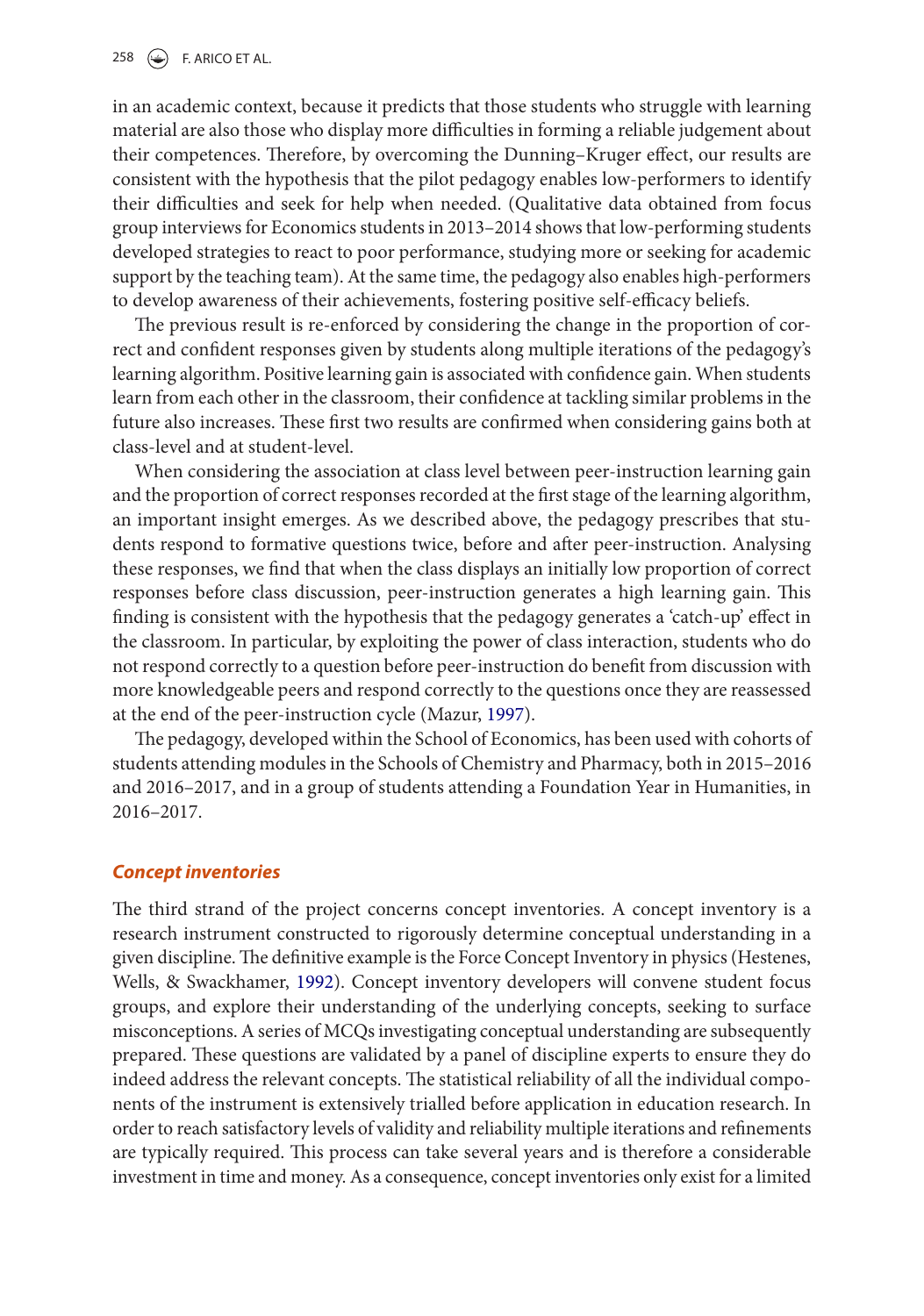number of topics. We regard concept inventories, where available, as the best measures of student conceptual understanding available.

Concept inventories have been developed not to rank students or institutions but to provide a dependable insight into the conceptual understanding of an individual or cohort at a moment in time. By administering a concept inventory at the beginning and the end of a course we can seek to determine the difference in conceptual understanding during that course.

In order to preserve the utility and integrity of a concept inventory, the questions and their answers should not be published because this would be likely to lead to applications of less rigorous nature via diagnostic and assessment approaches. This would, in turn, risk students being repeatedly exposed to the questions and encourage them to adopt a rote learning approach thus negating the inventory's ability to assess conceptual understanding (Galloway & Lancaster, [2016\)](#page-16-13). However, after the second application, with the learning gain determined, the educator might choose to provide general feedback to the students.

The impact of teaching interventions is often reported as the absolute increase in percentage score in routine assessment versus a control group or the previous year's cohort (Freeman et al., [2014\)](#page-16-14). For a 'before-and-after' concept inventory investigation, the best metric is the *mean normalised gain*. This measure of learning gain directly expresses the fraction of questions the students were getting wrong before the course and are now getting right after the class.

The normalised gain is calculated according to the equation below (where Pre and Post are an individual student's percentage score before and after the course, respectively):

<span id="page-11-2"></span><span id="page-11-1"></span><span id="page-11-0"></span>
$$
g = \frac{\text{Post} - \text{Pre}}{100\% - \text{Pre}}
$$

While the numerator is a measure of the absolute improvement of the student's mark, the denominator is effectively a correction factor which takes into account the remaining scope for improvement. The normalised gain therefore recognises that it is easier for an initially low-scoring student to have a larger absolute improvement than an initially high-scoring student. The mean normalised gain  $\langle \varphi \rangle$  is the mean of the individual gains of each of the students in the cohort.

The maximum possible normalised gain is 1.0. This would occur if the student answered all the questions incorrectly in the pre-test and all the questions correctly in the post-test. If the student made no improvement the normalised gain would be 0. It is possible for a student's mark to go down as well as up. If this were to happen the normalised gain would be negative. A criticism sometimes levelled at the metric is that it is asymmetric. A student who does very well in the pre-test and whose mark deteriorates dramatically will record a large negative gain. The maximum value of *g* is 1, but the minimum value is  $-\infty$ .

In his seminal study, Hake ([1998](#page-16-15)) used mean normalised gains on the Force Concept Inventory to compare the Physics instruction of US college students. One group were taught using traditional passive instruction and the second group using engaging interactive teaching approaches. For traditional lectures <*g*> was in the range of 0–.3, whereas for the interactive classes <*g*> varied from .2 to .7, and typically .5. Hake ([1998\)](#page-16-15) concluded that interactive teaching was generally significantly more effective than purely transmissive delivery. However, there was an overlap and that some interactive courses did less well than the most successful lectures.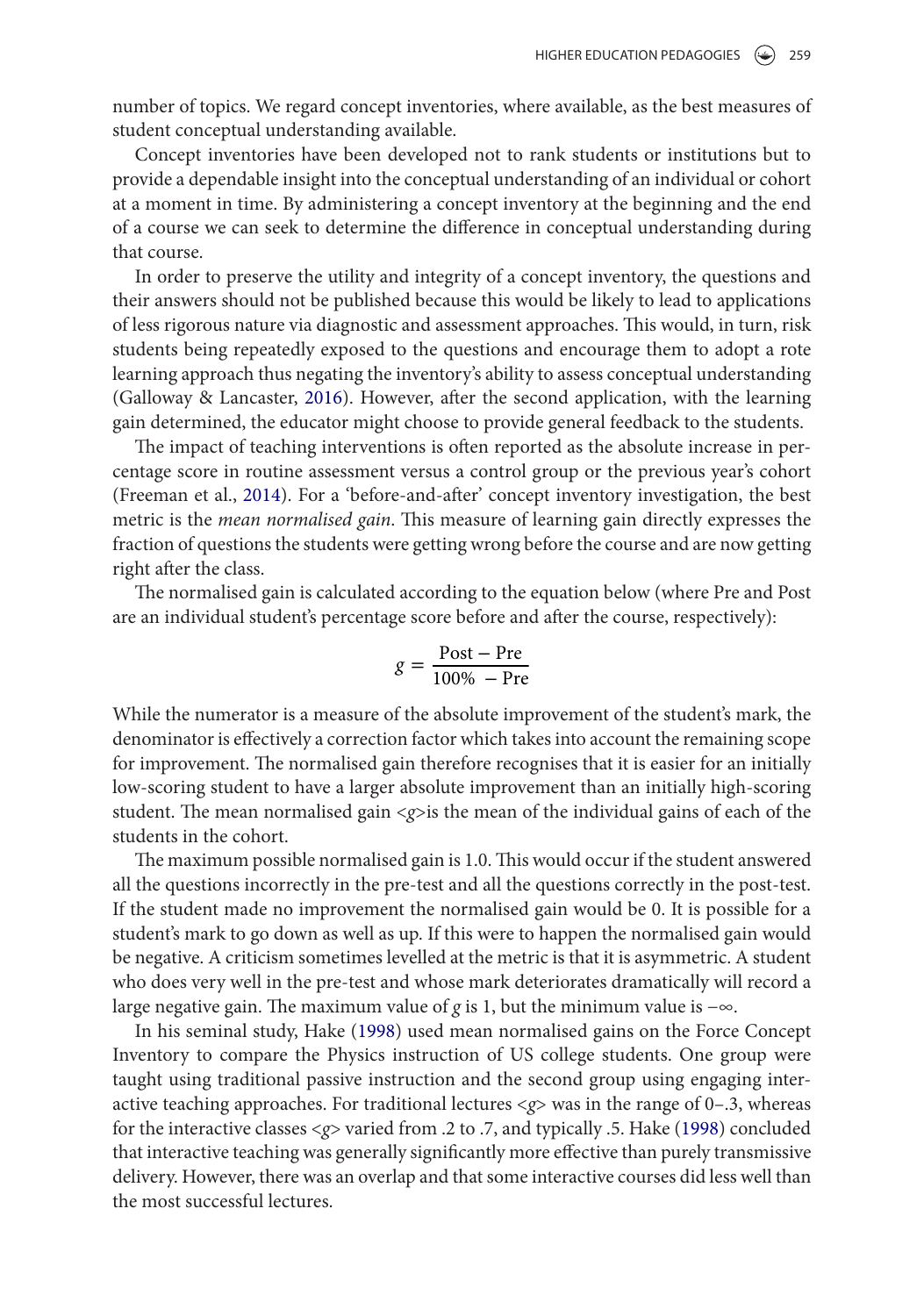<span id="page-12-1"></span>Currently, there are not many concept inventories in chemistry nor are they as well known as the Force Concept Inventory in physics discussed above. Of the small number of chemistry concept inventories that have been published, the *Bonding Concepts Inventory* developed by the Lowery-Bretz group in the US had by far the best match with our target module and was therefore chosen to be used in this project. The *Bonding Concepts Inventory* was used with the kind permission of the authors (Luxford & Bretz, [2014](#page-16-16)) on condition that the questions were not released into the public domain. Although bonding concepts are a less significant learning outcome on the Pharmacy and Environmental Science degrees, the Bonding Concepts Inventory was also used with students at FHEQ Level 4. Another chemistry concept inventory published by Mulford and Robinson [\(2002](#page-17-10)) aims to determine the conceptual understanding of students at the FHEQ Level 3. As a result it was unsuitable to the evaluation of modular undergraduate teaching at FHEQ Level 4.

<span id="page-12-2"></span><span id="page-12-0"></span>FHEQ Level 4 Biology students took a sub-set of the Molecular Life Sciences concept inventory developed by Howitt and colleagues (Howitt, Anderson, Costa, Hamilton, & Wright, [2008\)](#page-16-17). The questions were selected by the lead academic on the basis of their relevance to the module. In contrast, the Bonding Concept Inventory was administered as a single instrument without editing to Chemistry, Pharmacy and Environmental Science Students. In this paper, we will only focus on discussing the findings from the Chemistry cohort.

In order to determine the learning gain, the concept inventories were administered as closely as practically possible to the beginning and end of the respective modules. The first sitting of the inventory was locked away until the second sitting had taken place and before any marking was conducted. Despite the objective nature of the MCQs, the scripts were marked by an independent party and by doing so we sought to minimise the risk of investigator bias.

For the chemistry cohort, 73 students took both the first and second sit of the bonding concept inventory. The highest individual learning gain, *g*, found was .82, the lowest result was −.67. The mean normalised gain, <*g*>, was .19, indicating that the students did better on the inventory at the end of the module. Students were not informed in advance when the second run was to take place and the marks obtained did not contribute to the module grading. Based on these results, it appears that a conceptual learning gain consequential to the module took place. The regression analysis undertaken indicates that those students who performed worse in the first run exhibited larger absolute improvements in their conceptual understanding than their better performing peers.

# **Discussion**

In this concluding section, we summarise the main findings of the project and consider the potential strengths and weaknesses of the three approaches, and possible implications of introducing these types of learning gain approaches. Finally, we outline some possible future scenarios for the use of learning gain metrics in English higher education.

The first research question focused on assessing what each of the approaches (student marks and GPA/self-efficacy/concept inventories) can offer as an attempt to measure learning gain at UEA and in higher education more broadly. In developing and implementing learning gain initiatives generally, the fact that there was already strong staff buy-in at UEA helped to facilitate the implementation of the project. Existing capacity as well as a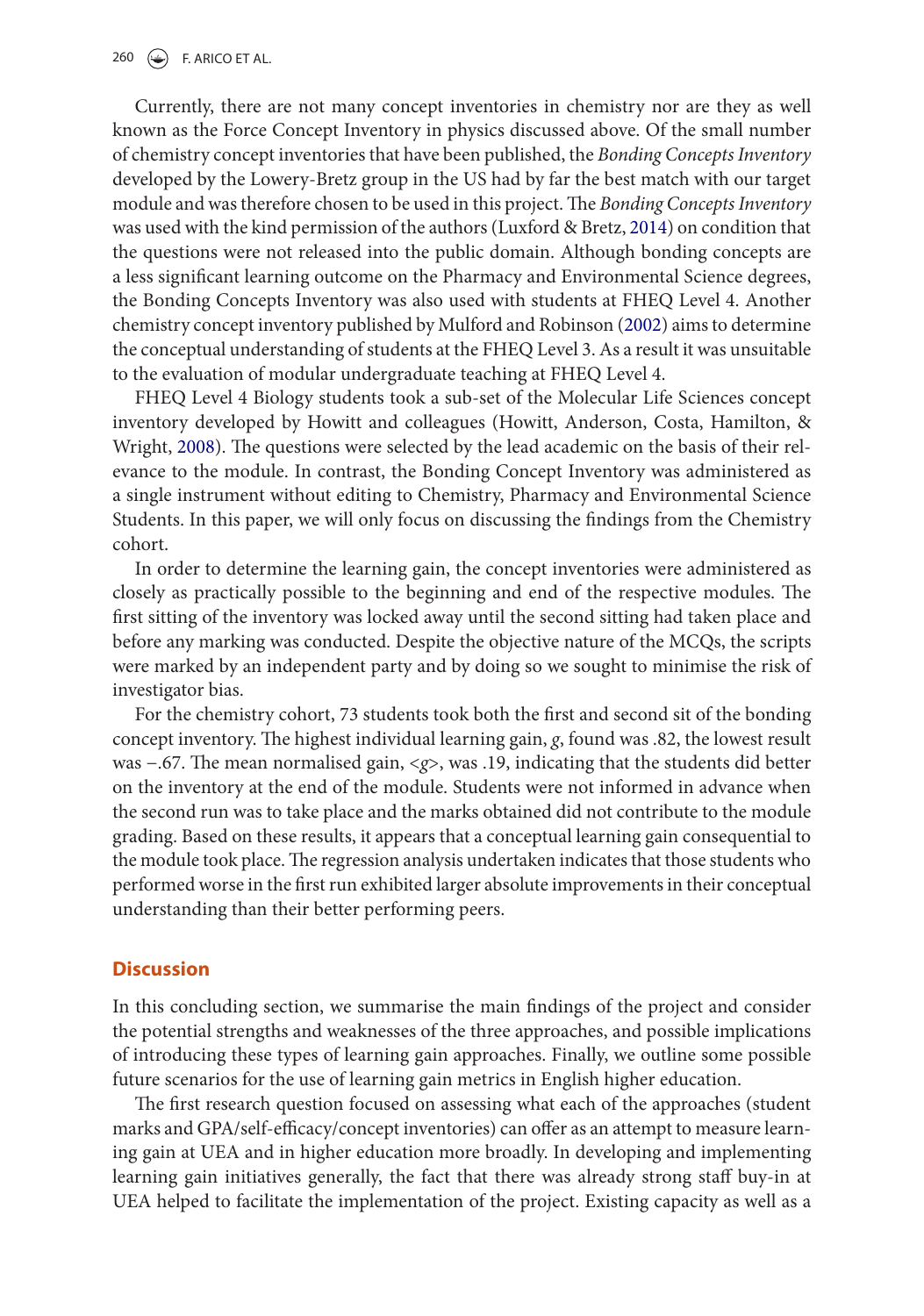strong teaching-focused culture alongside the University's research culture acted as enablers and helped to facilitate staff interest. The fact that the UEA project built upon previous work also helped. This should be a key consideration for institutions wishing to implement experimental learning gain initiatives and projects. The concept of standardised learning remains contested in higher education generally, as it does at UEA, and attempts to construct measures can be seen by some staff to be misconceived. For some, 'measurement' in the university is unwelcome and uncomfortable and the notion of the 'measured university' is often discussed in dystopian terms. Peseta, Barrie, and McLean ([2017,](#page-17-11) pp.453–4) make a strong argument, which is worth quoting in full:

<span id="page-13-0"></span>The demand to count, measure, rank, quantify, evaluate and judge the work of universities (along with those who labour and study in them) haunts virtually all aspects of our work: from the quality of research, to targets for income generation, counts of patents, citations of articles and public testimonies of policy impact made visible and likeable online; from the quality of curriculum, to teaching with technology, responding to student feedback, watching the employment destinations and salaries of graduates as a comment on the value of their education; to whether a university is healthy, sustainable, sufficiently globalized or doing enough to position itself as the world leader in this or that discipline. Every day, our conduct is being shaped to procure a commitment to institutional indicators, targets, standards and benchmarks that help us to diagnose ourselves (and others) as worthy and successful academics.

Any initiative to develop quantitative measures around the efficacy of learning and teaching can potentially be interpreted as part of wider surveillance and performance management cultures – a suspicion that is only further fuelled by national initiatives like the TEF. Another issue to consider is research ethics, which can add an additional burden to pursuing these types of research initiatives. This raises the general question of where evaluating teaching ends and doing research begins. Institutions need to consider this issue carefully.[4](#page-15-3)

When it comes to analysing and using student marks as a way to measure learning gain, existing systems and units in place that deal with student marks are important. At UEA, the role of the University's Business Intelligence Unit (BIU) and their existing systems for data analysis regarding student performance facilitated the use of student marks and GPA as measures of learning gain. The BIU's capabilities include the ability to analyse, question and internally publish these data. In addition, UEA was already interested in the GPA concept and were associated with the HEA GPA project. UEA has been actively working on understanding 'Good Honours' issues and introduced revised Bachelor and Integrated Masters award regulations in order to deepen student academic engagement. Standardised university-wide guidance on how marks are arrived at, the Senate Scale, has helped heighten interest in issues around spread of marks and standardising approaches. There is also an interest in understanding differences in marking cultures and assumptions across different discipline areas. However, policy and regulations can change over time and therefore can distort the picture that the data provides. Good Honours forms part of league tables and so risks becoming competitive, contentious and politicised through, for example, arguments about gaming and 'dumbing down' in the higher education sector more widely. Indeed, the recent introduction of a so-called 'grade inflation' metric to the TEF requires that any improvement in the proportion of students being awarded Good Honours be considered by TEF assessors as potentially signalling a loss of 'rigour and stretch' rather than improved pedagogy, student effort and attainment. The logic of such a TEF assessment may, perversely, discourage institutions from exploring how better to support improved student attainment. Conservatism within distinct disciplinary marking cultures can also hamper the use and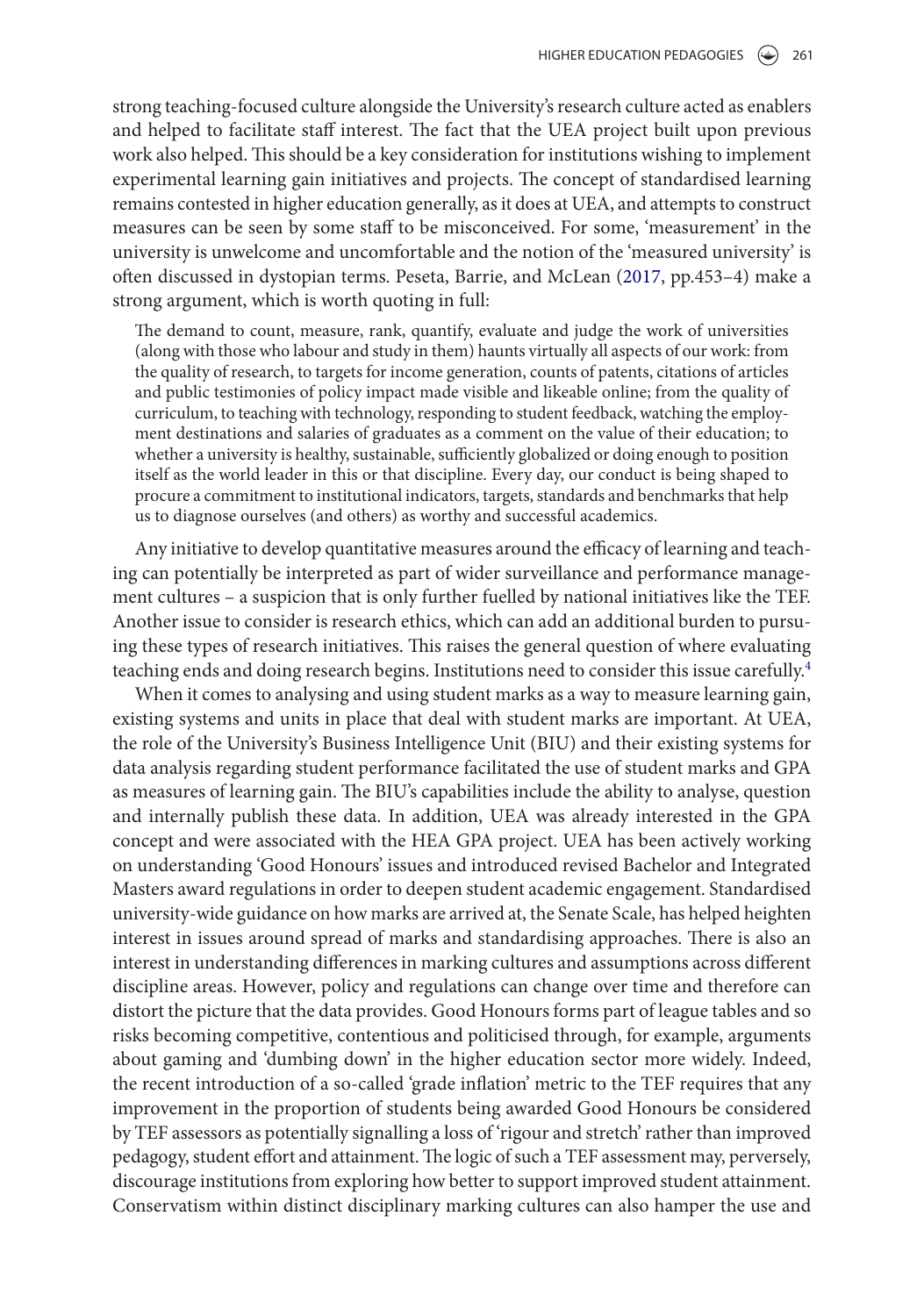analysis of student marks in standardised ways across an institution as a means of performance improvement.

A distinct benefit of assessing ASE is that it is embedded in the pedagogy and so does not require additional student buy-in or engagement. At UEA, assessing ASE has been actively championed within the School of Economics for a number of years and there has subsequently been some wider interests in other schools to implement this type of formative assessment. Findings from our project have indicated that assessing ASE helps to crystallise interest and catalyse action among a set of similarly interested academic staff across the University who are interested in raising student self-efficacy. In some programmes at UEA, an attempt to raise student confidence is a core objective because some students can lack confidence. Work in ASE will continue at UEA beyond the life of the HEFCE project because the approach is well aligned to personalised learning and reflection. However, in order to avoid ASE assessment 'fatigue' and over-burdening staff, there is a need to consider an overarching strategy at course or department level to determine in which modules assessing ASE should be pursued.

With concept inventories, having an active and interested champion leading this strand of work was a key factor at UEA and this is likely to be the case at other universities interested in trialling concept inventories. We were also able to hire a student intern to improve the data analysis capacity, which could have otherwise presented challenges due to the time-consuming nature of such work. Unlike with ASE, because concept inventories can be seen by students as being additional rather than being embedded in the pedagogy, this impacted on student engagement. Furthermore, cross-disciplinary relevance of the tool limits the range of the applicability of concept inventories, which can limit staff interest and buy-in.

The second research question focused on assessing the benefits and drawbacks of each approach to measuring learning gain. The advantages of using student marks to measure learning gain are, firstly, that data are collected routinely already, so no additional data collection is required and the data measures are already embedded within current assessment pedagogy. A further strength of GPA is that it has a higher resolution than standard degree classification. These data are also more conducive to robust quantitative analysis, which can have benefits such as the ability to make generalisations. There are some disadvantages, however. For example, marks are a function of examination or assessment technique as well as student learning. It cannot be clear whether differences in distance travelled measured by marks are the result of learning gain or different assessment norms and cultures. In other words, does material get progressively 'harder'? (Of course, it is a significant area of contention in educational research whether assessment measures learning at all, or whether it simply indicates aptitude for passing assessments). Our study showed that different marking and assessment cultures are present across disciplines and that using a consistent marking scale does not necessarily equate with consistent award of marks. Simply using a comparable marking scale (1–100%) does not necessarily imply comparability between marks awarded in different disciples because of underlying influences on the award of marks. Further research needs to be carried out in what is a complex and multifaceted area.

An advantage of ASE is that the assessment is embedded in the pedagogy. The approach also helpfully reveals which kinds of questions are most effective in enhancing students' confidence in their learning. Being open and explicit about the question of student confidence appears to be good for student well-being and the approach produces a 'co-determined'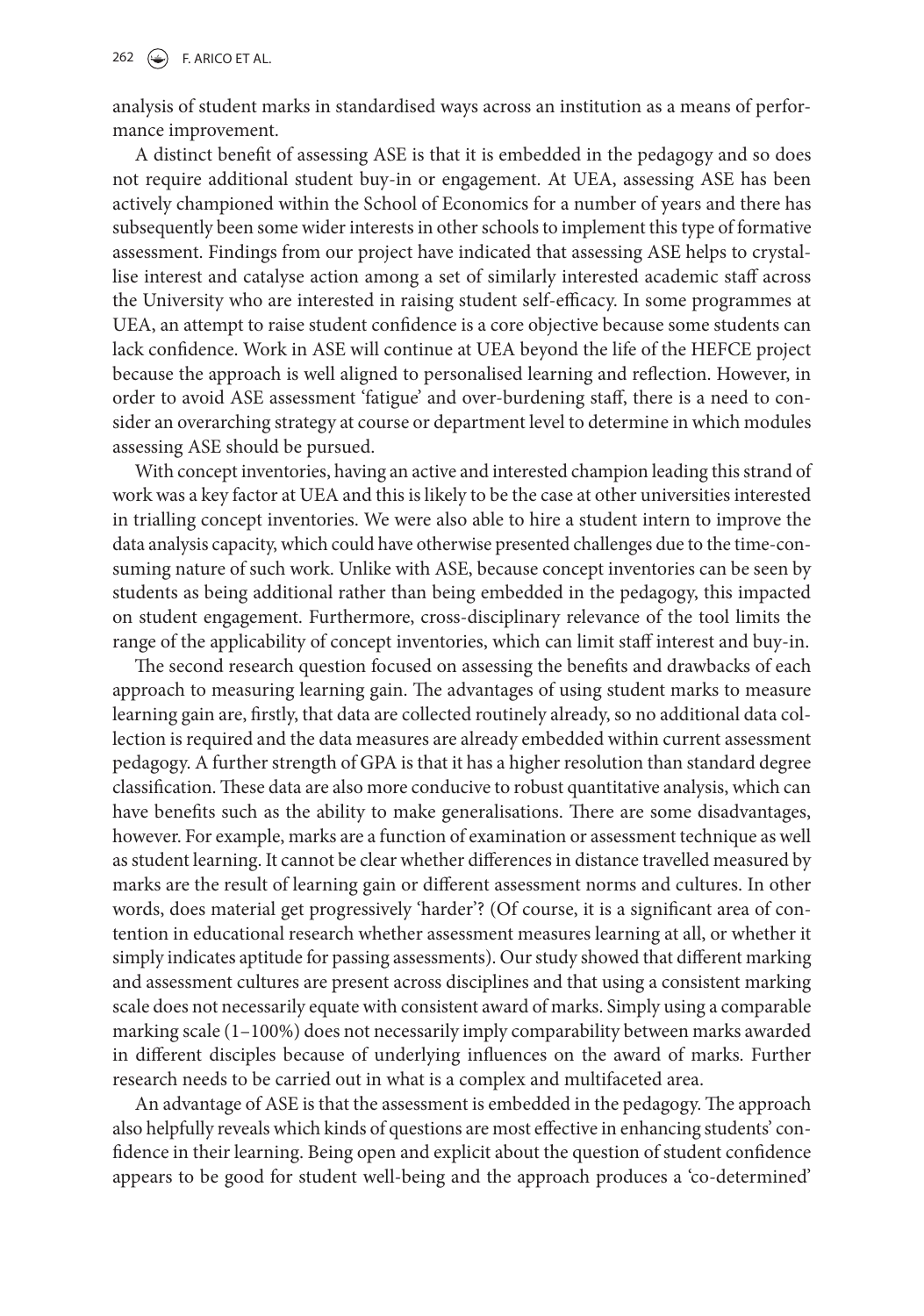measure – the result of both the teacher teaching and the student as an active partner in learning. As with student marks, data are also more conducive to quantitative analysis.

With concept inventories, a key strength of the approach is the validity and reliability of the measure which means high level of confidence among experts. It is also strongly focused on conceptual understanding. Furthermore, the universality of the measure enables comparisons across cohorts, institutions and countries. However, concept inventories are very time-consuming and labour-intensive (and so expensive) to develop. They are not universally available, only covering particular concepts in some disciplinary areas. Their international origins can also mean problems of translation (e.g. in units of measure such as pounds and ounces). While they have a strong focus on conceptual understanding they are less able to capture creativity.

None of the three approaches offer a single 'magic bullet' solution to the problem of identifying and measuring learning gain. They each have their own value and can produce useful insights within and across disciplines. However, even the approach that might at first sight be assumed to be most generalisable – using student marks – is revealed to have some shortcomings when applied across disciplines within a single institution. These difficulties are only likely to be compounded if the approach were attempted to be applied across institutions.

<span id="page-15-4"></span>The project presented in this paper is situated in the context of a larger programme run by HEFCE investigating learning gain metrics in higher education as well as the new policy context of the TEF. The TEF assessment criteria for Year 2 (Department for Education, [2016\)](#page-16-18) set out three aspects of quality: teaching quality, learning environment and student outcomes and learning gain. In this iteration of the TEF, the quantitative data used to make judgements about student outcomes and learning gain was limited to the Destination of Leavers from Higher Education Survey (DLHE), soon to be replaced by the new Graduate Outcomes Record. The HEFCE Learning Gain programme sets out to widen the available pool of available data on student learning gain that could potentially be used for TEF purposes. However, as our project shows, there are significant barriers to establishing comparable measures of learning gain even within an institution. This means that it will be challenging, to say the least, to establish nationally comparable learning gain measures.

# **Notes**

- <span id="page-15-0"></span>1. For further details of the different projects, see: [http://www.hefce.ac.uk/lt/lg/projects/.](http://www.hefce.ac.uk/lt/lg/projects/)
- <span id="page-15-1"></span>2. Further details of the work undertaken by the Centre of Inquiry at Wabash College in the US can be found at: [www.liberalarts.wabash.edu/study-overview/](http://www.liberalarts.wabash.edu/study-overview/)
- <span id="page-15-2"></span>3. <http://www.theguardian.com/education/universityguide>
- <span id="page-15-3"></span>4. For this project, the research was considered and approved by the Research Ethics Committees in the School of Economics and the School of Education and Lifelong Learning.

# **Acknowledgements**

We would like to thank the Higher Education Founding Council for England (HEFCE) for funding this project under its Learning Gain initiative (Grant Code Number: G0177/IEAS01/LGP1517). We are also grateful for the constructive feedback from two sets of referees.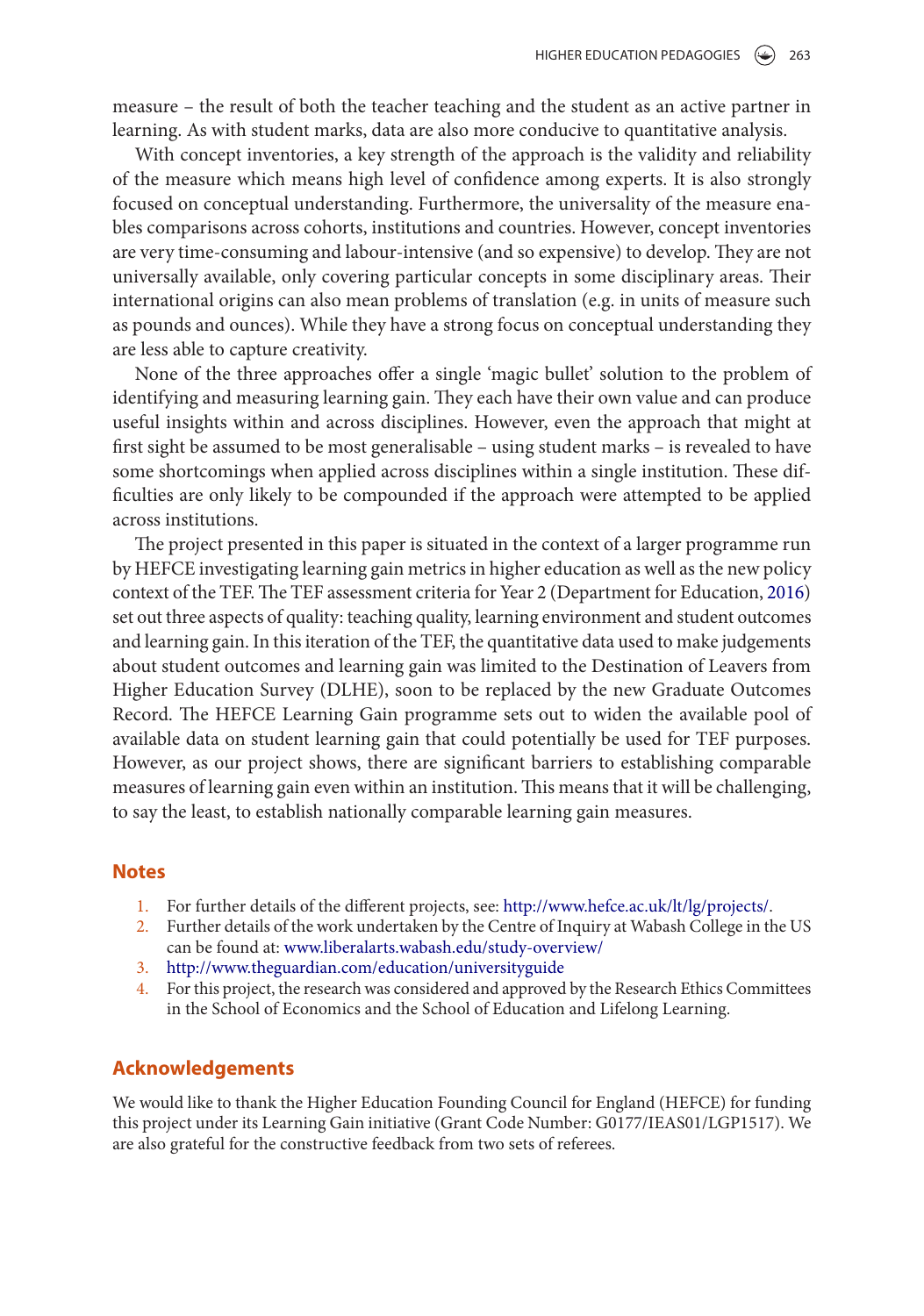264  $\bigodot$  F. ARICO ET AL.

# **Disclosure statement**

No potential conflict of interest was reported by the authors.

# **Funding**

This work was supported by Higher Education Funding Council for England [G0177/IEAS01/ LGP1517].

# **ORCID**

*A. Ylone[n](http://orcid.org)*  <http://orcid.org/0000-0001-6692-7528>

# **References**

- <span id="page-16-1"></span>Arum, R., & Roksa, J. ([2011\)](#page-2-0). *Academically adrift: Limited learning on college campuses*. Chicago, IL: University of Chicago.
- <span id="page-16-7"></span>Bandura, A. ([1977\)](#page-8-0). Self-efficacy: Toward a unifying theory of behavioral change. *Psychological Review, 84*(2), 191–215.
- <span id="page-16-8"></span>Chemers, M.M., Hu, L., & Garcia, B.F. ([2001](#page-8-1)). Academic self-efficacy and first year college student performance and adjustment. *Journal of Educational Psychology, 93*(1), 55–64.
- <span id="page-16-0"></span>Department of Business, Innovation and Skills [\(2015](#page-1-5)). *Fulfilling our potential: Teaching excellence, social mobility and student choice*. London: Author.
- <span id="page-16-18"></span>Department for Education ([2016](#page-15-4)). *Teaching Excellence Framework: Year two specification*. London: Author.
- <span id="page-16-4"></span>Douglass, J.A., Thomson, G., & Zhao, C.-M. ([2012](#page-3-0)). The learning outcomes race: The value of selfreported gains in large research universities. *Higher Education, 64*, 317–335.
- <span id="page-16-9"></span>Dunning, D., Johnson, K., Ehrlinger, J., & Kruger, J. ([2003](#page-9-0)). Why people fail to recognize their own incompetence. *Current Directions in Psychological Science, 12*(3), 83–87.
- <span id="page-16-14"></span>Freeman, S., Eddy, S., McDonough, M., Smith, M.K., Okoroafor, N., Jordt, H., & Wenderoth, M.P. [\(2014\)](#page-11-0). Active learning increases student performance in science, engineering, and mathematics. *Proceedings of the National Academy of Sciences, 111*(23), 8410–8415.
- <span id="page-16-13"></span>Galloway, R., & Lancaster, S. ([2016](#page-11-1), May). Learning gains. *Education in Chemistry*, 26–29.
- <span id="page-16-6"></span>Gibbs, G. [\(2010](#page-6-0)). *Using assessment to support student learning*. Leeds: Leeds Metropolitan University.
- <span id="page-16-15"></span>Hake, R. ([1998](#page-11-2)). Interactive-engagement versus traditional methods: A six-thousand-student survey of mechanics test data for introductory physics courses. *American Journal of Physics, 66*, 1.
- <span id="page-16-5"></span>Higher Education Academy ([2015\)](#page-4-0). *Grade point average: Report of the GPA pilot project 2013–14*. York: HEA.
- <span id="page-16-2"></span>Higher Education Funding Council for England. ([2015](#page-2-1)). *Learning gain*. Retrieved from [http://www.](http://www.hefce.ac.uk/lt/lg/) [hefce.ac.uk/lt/lg/](http://www.hefce.ac.uk/lt/lg/)
- <span id="page-16-12"></span>Hestenes, D., Wells, M., & Swackhamer, G. [\(1992](#page-10-0)). Force concept inventory. *The Physics Teacher, 30*(3), 141–158.
- <span id="page-16-17"></span>Howitt, S., Anderson, T., Costa, M., Hamilton, S., & Wright, T. [\(2008](#page-12-0)). A concept inventory for the life sciences: How will it help your teaching practice? *Australian Biochemist, 39*, 14–17.
- <span id="page-16-10"></span>Kruger, J., & Dunning, D. [\(1999\)](#page-9-1). Unskilled and unaware of it: How difficulties in recognizing one's own incompetence lead to inflated self-assessments. *Journal of Personality and Social Psychology, 77*(6), 1121–1134.
- <span id="page-16-16"></span>Luxford, C.J., & Bretz, S. ([2014\)](#page-12-1). Development of the bonding representations inventory to identify student misconceptions about covalent and ionic bonding representations. *Journal of Chemical Education, 91*(3), 312–320.
- <span id="page-16-11"></span>Mazur, E. ([1997\)](#page-10-1). *Peer instruction: A user's manual*. Englewood Cliffs, NJ: Prentice Hall.
- <span id="page-16-3"></span>McGrath, C., Guerin, B., Harte, E., Frearson, M., & Manville, C. ([2015](#page-2-2)). *Learning gain in higher education*. Cambridge: RAND Corporation.